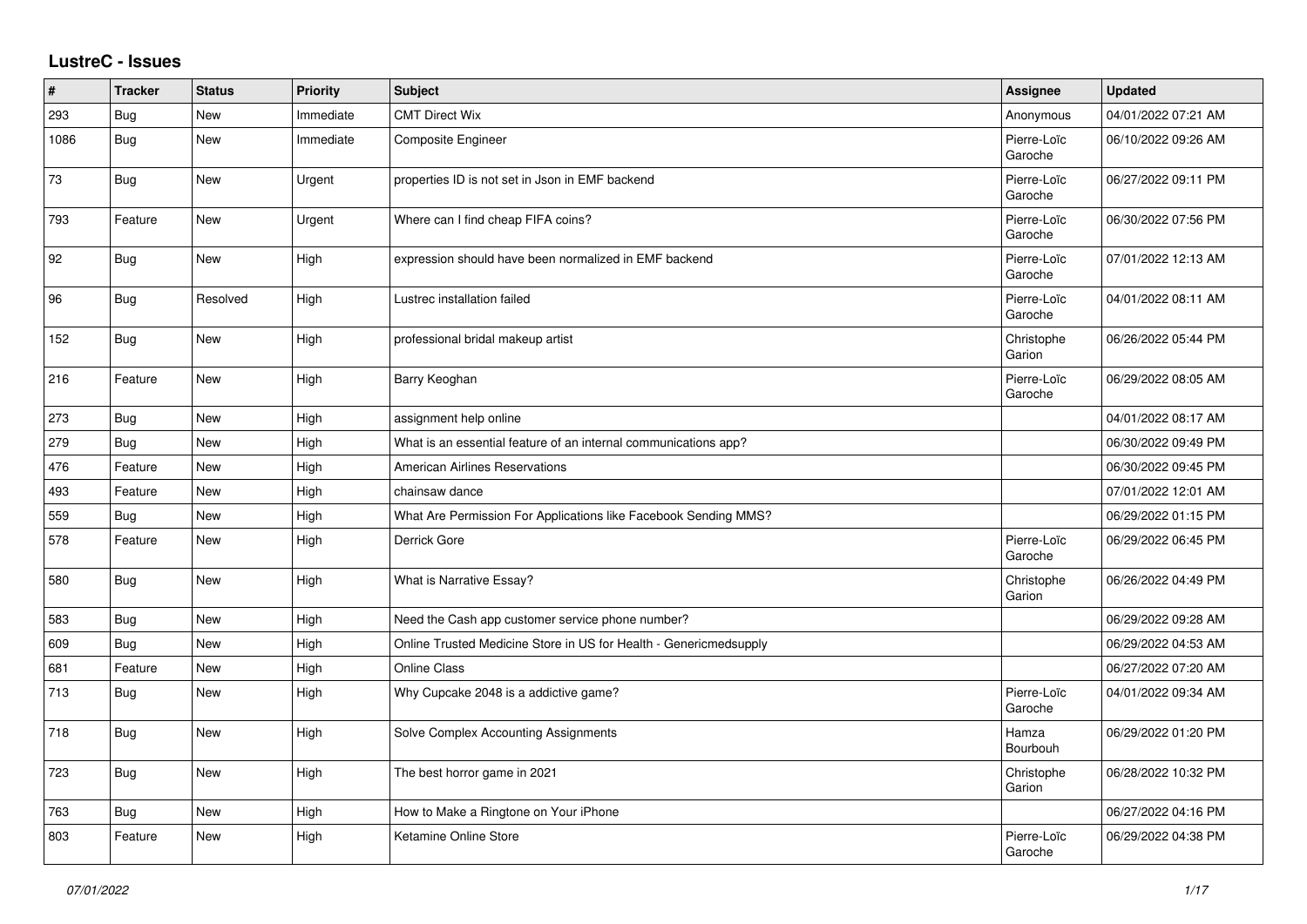| $\sharp$ | <b>Tracker</b> | <b>Status</b> | <b>Priority</b> | <b>Subject</b>                                                                                                                               | Assignee               | <b>Updated</b>      |
|----------|----------------|---------------|-----------------|----------------------------------------------------------------------------------------------------------------------------------------------|------------------------|---------------------|
| 931      | Feature        | New           | High            | Situs Judi Slot Online apel888                                                                                                               | Pierre-Loïc<br>Garoche | 06/26/2022 01:07 AM |
| 1005     | Bug            | New           | High            | Nursing Assignment Help in UK                                                                                                                |                        | 05/13/2022 05:33 PM |
| 1066     | Feature        | New           | High            | Using the default Routerlogin.net web address for setup                                                                                      |                        | 05/31/2022 12:16 PM |
| 1095     | Feature        | New           | High            | Want to Know the Best CV Makers in Dubai?                                                                                                    |                        | 06/20/2022 06:29 AM |
| 1105     | Bug            | New           | High            | What is Mahjong online?                                                                                                                      |                        | 06/28/2022 03:47 AM |
| 1107     | Feature        | New           | High            | Where do you have to find an application to watch news and sports videos?                                                                    | Christophe<br>Garion   | 06/29/2022 10:16 AM |
| 63       | Feature        | New           | Normal          | Skip normalization step in mutation generation if it possible                                                                                | Pierre-Loïc<br>Garoche | 06/29/2022 08:54 AM |
| 72       | Bug            | New           | Normal          | Simulinkd does not match Lustre using EMF backend when using nested Merge expression                                                         | Pierre-Loïc<br>Garoche | 04/01/2022 08:06 AM |
| 74       | Bug            | New           | Normal          | const is not supported inside contract                                                                                                       | Pierre-Loïc<br>Garoche | 06/30/2022 11:35 PM |
| 75       | Bug            | New           | Normal          | exception File "checks/algebraicLoop.ml", line 368, characters 16-22: Assertion failed                                                       |                        | 06/30/2022 10:23 PM |
| 76       | Bug            | New           | Normal          | Import error: Load error: imported node real_to_int declared in a regular Lustre file. File "include/conv.lusi",<br>line 1, characters 0-64: |                        | 06/30/2022 05:25 PM |
| 78       | <b>Bug</b>     | In Progress   | Normal          | Why generate MCDC conditions for constant flows?                                                                                             | Pierre-Loïc<br>Garoche | 04/01/2022 08:08 AM |
| 88       | Bug            | New           | Normal          | kind2 output: When for node arguments                                                                                                        | Pierre-Loïc<br>Garoche | 06/29/2022 11:10 PM |
| 113      | Bug            | New           | Normal          | ufc 254 live                                                                                                                                 |                        | 06/27/2022 08:54 AM |
| 114      | Bug            | New           | Normal          | <b>Medical Research Writing Services</b>                                                                                                     |                        | 06/30/2022 10:04 PM |
| 115      | Bug            | New           | Normal          | <b>NFL LIVE STREAM</b>                                                                                                                       |                        | 06/29/2022 07:00 PM |
| 116      | <b>Bug</b>     | New           | Normal          | aertaeyg                                                                                                                                     |                        | 06/27/2022 11:06 PM |
| 117      | Bug            | New           | Normal          | How to Watch Cowboys vs Cardinals Game Live Stream FREE TV                                                                                   |                        | 04/01/2022 08:08 AM |
| 118      | Bug            | New           | Normal          | golf                                                                                                                                         | Anonymous              | 06/29/2022 07:36 PM |
| 119      | Bug            | New           | Normal          | klhjigyu                                                                                                                                     |                        | 07/01/2022 01:00 AM |
| 120      | Bug            | New           | Normal          | ghfjtkx                                                                                                                                      | Pierre-Loïc<br>Garoche | 06/30/2022 11:48 AM |
| 121      | Bug            | New           | Normal          | xgfhjmghtm                                                                                                                                   |                        | 04/01/2022 07:56 AM |
| 122      | Bug            | New           | Normal          | <b>AFL Live Stream</b>                                                                                                                       |                        | 04/01/2022 07:55 AM |
| 123      | Bug            | New           | Normal          | https://www.reddit.com/r/NRLgrandfinal2020/                                                                                                  |                        | 06/30/2022 03:22 PM |
| 124      | Bug            | New           | Normal          | https://www.bigmarker.com/ustvpass/LIVE-Atlanta-Falcons-vs-Carolina-Panthers-NFL-Week-8-Game                                                 |                        | 04/01/2022 07:55 AM |
| 125      | Bug            | New           | Normal          | vbvnm                                                                                                                                        |                        | 04/01/2022 07:55 AM |
| 126      | Feature        | New           | Normal          | Stussy Air Force 1 replica                                                                                                                   |                        | 06/30/2022 10:36 PM |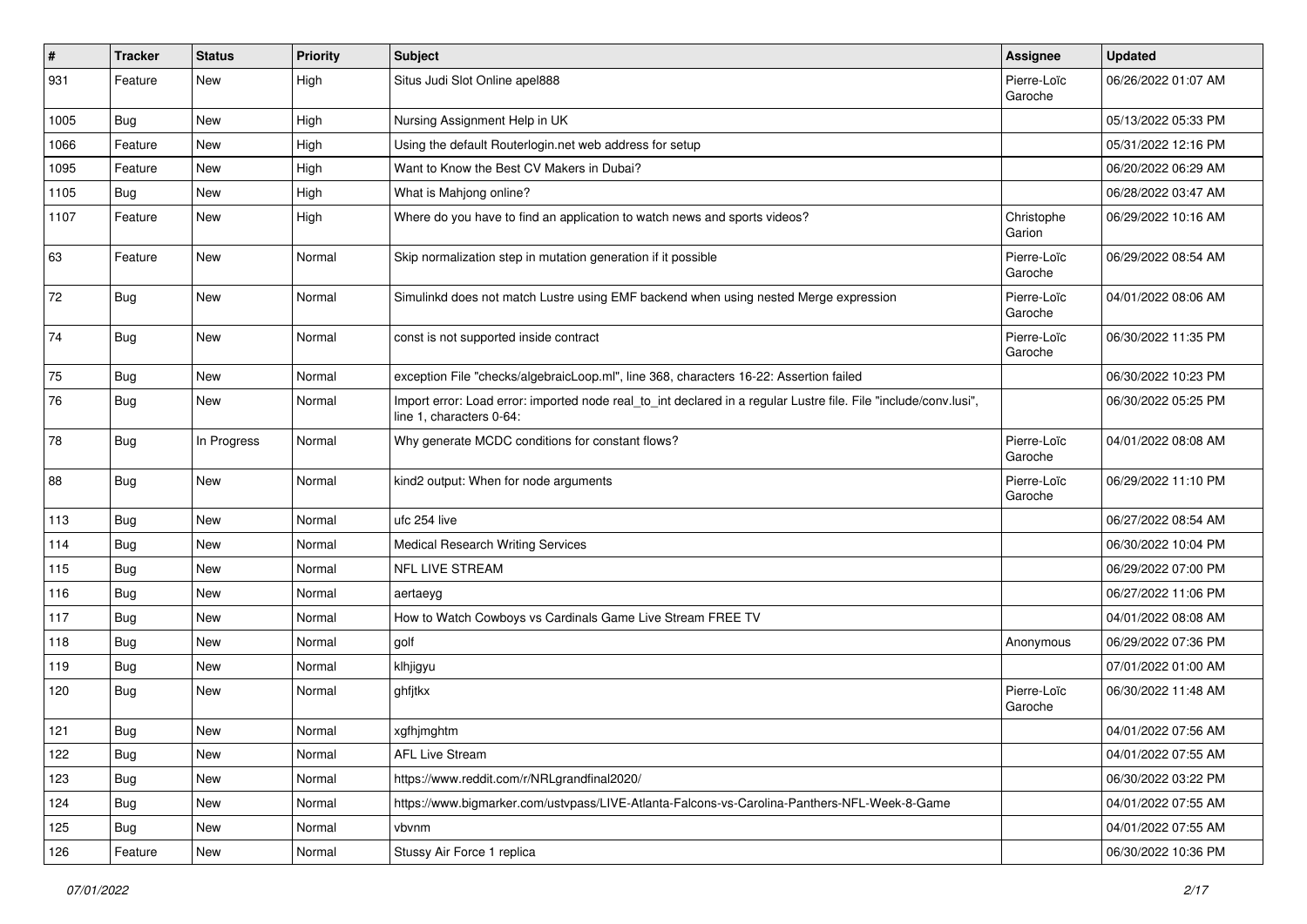| $\vert$ # | <b>Tracker</b> | <b>Status</b> | <b>Priority</b> | <b>Subject</b>                                 | Assignee               | <b>Updated</b>      |
|-----------|----------------|---------------|-----------------|------------------------------------------------|------------------------|---------------------|
| 127       | Feature        | New           | Normal          | replica af1                                    |                        | 04/01/2022 07:55 AM |
| 128       | Bug            | New           | Normal          | dfgbd                                          |                        | 06/30/2022 02:28 PM |
| 129       | Bug            | New           | Normal          | xcvgbgh                                        |                        | 06/30/2022 03:46 PM |
| 131       | <b>Bug</b>     | New           | Normal          | triokids                                       |                        | 04/01/2022 07:54 AM |
| 132       | <b>Bug</b>     | New           | Normal          | concrete-everything                            |                        | 06/29/2022 05:41 PM |
| 133       | Bug            | New           | Normal          | craftlabs                                      |                        | 07/01/2022 01:17 AM |
| 134       | Bug            | New           | Normal          | wisegolfers                                    |                        | 06/29/2022 06:38 AM |
| 135       | Bug            | New           | Normal          | factspress                                     |                        | 04/01/2022 07:52 AM |
| 136       | Bug            | New           | Normal          | snappow                                        |                        | 06/29/2022 10:52 PM |
| 137       | <b>Bug</b>     | New           | Normal          | hcbets                                         |                        | 04/01/2022 07:52 AM |
| 138       | Bug            | New           | Normal          | own-sweethome                                  |                        | 06/28/2022 08:42 PM |
| 139       | Bug            | New           | Normal          | relseo                                         |                        | 06/30/2022 10:22 PM |
| 140       | Bug            | New           | Normal          | sugarbalanceusa                                |                        | 06/29/2022 04:56 PM |
| 141       | Feature        | New           | Normal          | Something about jerry curly                    |                        | 06/30/2022 03:58 PM |
| 142       | Feature        | New           | Normal          | About ashimary hair                            |                        | 06/29/2022 07:17 PM |
| 143       | Bug            | New           | Normal          | Bob lace front wigs                            |                        | 06/29/2022 11:22 PM |
| 144       | Bug            | New           | Normal          | curly bob lace front wigs                      |                        | 06/26/2022 01:44 PM |
| 145       | Bug            | New           | Normal          | abdulbaissagar                                 |                        | 06/30/2022 04:17 PM |
| 146       | <b>Bug</b>     | New           | Normal          | bayabais                                       |                        | 06/30/2022 12:19 PM |
| 147       | Bug            | New           | Normal          | xzxgfufi                                       |                        | 04/01/2022 07:54 AM |
| 148       | Bug            | New           | Normal          | zxZdfg                                         |                        | 04/01/2022 08:01 AM |
| 149       | Bug            | New           | Normal          | dftgy                                          |                        | 06/30/2022 10:17 PM |
| 150       | Bug            | New           | Normal          | dfgh                                           |                        | 06/29/2022 09:47 PM |
| 151       | Feature        | New           | Normal          | Law Essay Writing Service - Assignments Planet |                        | 06/30/2022 03:27 PM |
| 153       | Bug            | New           | Normal          | urgent loan online                             | Christophe<br>Garion   | 06/29/2022 05:43 PM |
| 154       | <b>Bug</b>     | New           | Normal          | fdgyyrut gyrtrw                                |                        | 06/27/2022 01:21 AM |
| 155       | Bug            | New           | Normal          | Cant access my cash app account                | Pierre-Loïc<br>Garoche | 06/29/2022 01:55 PM |
| 156       | <b>Bug</b>     | New           | Normal          | Access old cash app account                    |                        | 04/01/2022 08:00 AM |
| 157       | <b>Bug</b>     | New           | Normal          | Forget cash app pin                            |                        | 07/01/2022 12:53 AM |
| 158       | <b>Bug</b>     | New           | Normal          | dfghj zcvgh                                    |                        | 06/27/2022 07:28 AM |
| 159       | <b>Bug</b>     | New           | Normal          | xfguih njgkh                                   |                        | 06/30/2022 08:50 PM |
| 160       | <b>Bug</b>     | New           | Normal          | rtyuiv wbhyu                                   |                        | 04/01/2022 07:56 AM |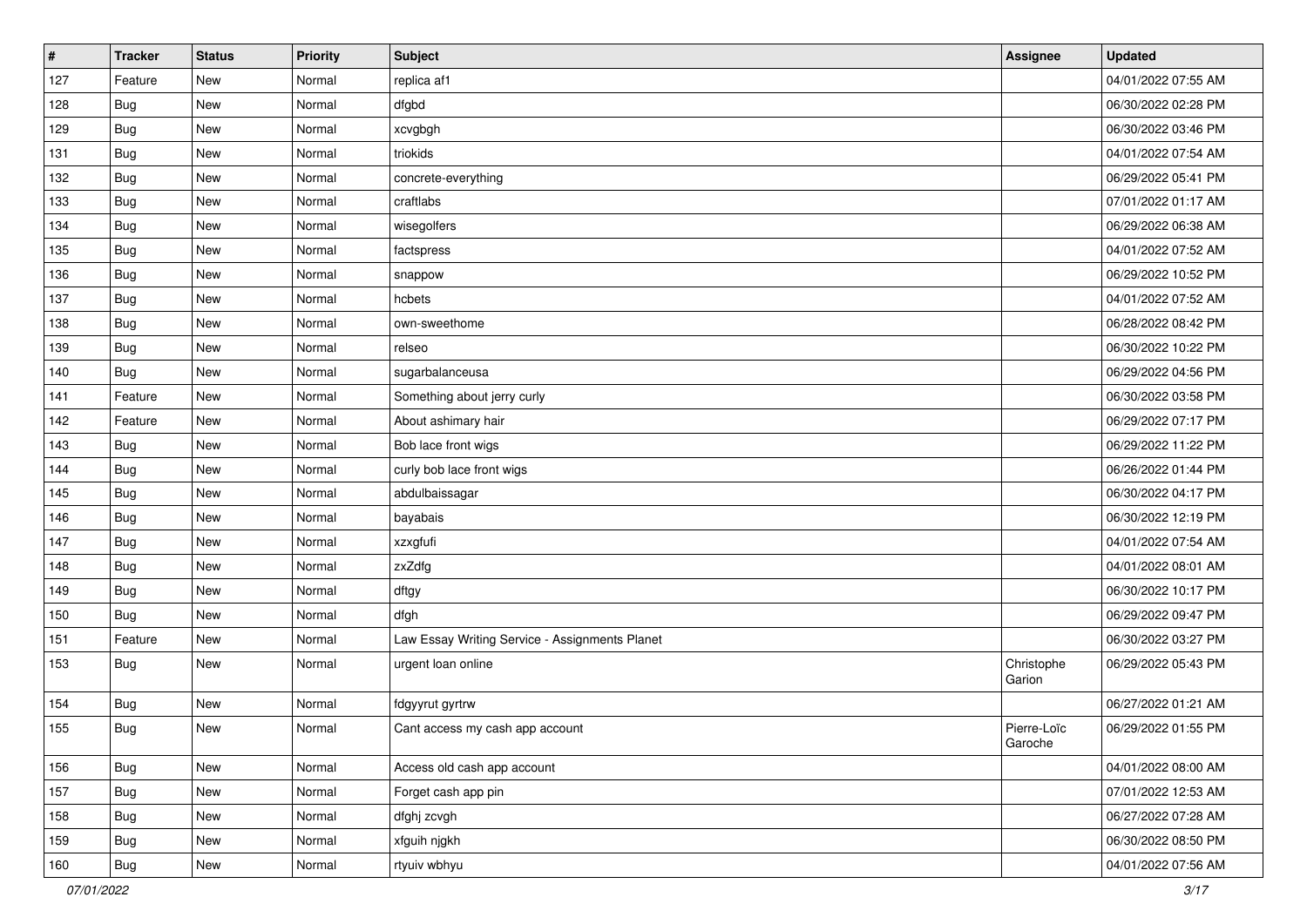| $\vert$ # | <b>Tracker</b> | <b>Status</b> | <b>Priority</b> | <b>Subject</b>                                         | Assignee               | <b>Updated</b>      |
|-----------|----------------|---------------|-----------------|--------------------------------------------------------|------------------------|---------------------|
| 161       | <b>Bug</b>     | New           | Normal          | dfdrtyuio                                              |                        | 06/29/2022 12:00 PM |
| 162       | Bug            | New           | Normal          | gfyuik9                                                | Hamza<br>Bourbouh      | 04/01/2022 08:01 AM |
| 163       | Bug            | New           | Normal          | jknjopl[                                               |                        | 04/01/2022 07:58 AM |
| 164       | Bug            | New           | Normal          | dfgbd                                                  |                        | 06/30/2022 08:55 PM |
| 165       | Bug            | New           | Normal          | dfgbd                                                  |                        | 04/01/2022 07:57 AM |
| 166       | Bug            | New           | Normal          | dfgbd                                                  |                        | 04/01/2022 07:57 AM |
| 167       | <b>Bug</b>     | New           | Normal          | instant loan without documents                         | Anonymous              | 06/28/2022 07:35 PM |
| 168       | <b>Bug</b>     | New           | Normal          | UFC 256 Live Stream Online                             |                        | 07/01/2022 12:38 AM |
| 169       | Bug            | New           | Normal          | CV Maker - UAE CV Writing Agency                       |                        | 06/30/2022 10:28 PM |
| 170       | Feature        | New           | Normal          | top mba colleges in bangalore                          |                        | 06/28/2022 10:55 AM |
| 171       | Feature        | New           | Normal          | loan management system                                 |                        | 06/28/2022 08:24 PM |
| 172       | Feature        | New           | Normal          | pgdm colleges in bangalore                             |                        | 06/30/2022 09:28 AM |
| 173       | Feature        | New           | Normal          | private limited company registration                   |                        | 06/28/2022 09:51 PM |
| 174       | Feature        | New           | Normal          | Digital Marketing Philadelphia                         |                        | 06/30/2022 04:09 PM |
| 175       | Feature        | New           | Normal          | All About Cash App Transfer Fail Problems              |                        | 06/30/2022 10:06 PM |
| 176       | <b>Bug</b>     | New           | Normal          | instant loan without documents                         |                        | 06/18/2022 01:43 PM |
| 177       | Feature        | New           | Normal          | HD lace silky straight human hair wig                  |                        | 04/01/2022 08:41 AM |
| 178       | Bug            | New           | Normal          | transparent lace wigs                                  |                        | 06/29/2022 05:31 AM |
| 179       | Bug            | New           | Normal          | body wave                                              |                        | 04/01/2022 08:41 AM |
| 180       | Feature        | New           | Normal          | homoeobazaar                                           |                        | 06/30/2022 12:17 AM |
| 181       | Bug            | New           | Normal          | <b>Healthcare Custom Writing Services</b>              |                        | 06/30/2022 10:12 PM |
| 182       | Bug            | New           | Normal          | <b>Healthcare Custom Writing Services</b>              |                        | 06/30/2022 03:30 PM |
| 183       | Bug            | New           | Normal          | Nursing Assignment Help Online                         |                        | 06/30/2022 07:10 PM |
| 184       | <b>Bug</b>     | <b>New</b>    | Normal          | Affordable Business Writing Services                   |                        | 06/29/2022 05:53 AM |
| 185       | Bug            | <b>New</b>    | Normal          | Non-Plagiarized Research Writing                       |                        | 06/29/2022 07:58 AM |
| 186       | Feature        | New           | Normal          | homoeobazaar                                           |                        | 06/28/2022 04:29 PM |
| 187       | Bug            | New           | Normal          | High Quality Replic 350 V2 Carbon                      |                        | 04/01/2022 08:40 AM |
| 188       | <b>Bug</b>     | New           | Normal          | Why are university students buying assignments online? | Pierre-Loïc<br>Garoche | 06/30/2022 06:00 PM |
| 189       | <b>Bug</b>     | New           | Normal          | <b>College Biology Writing Services</b>                |                        | 06/29/2022 10:51 PM |
| 190       | <b>Bug</b>     | New           | Normal          | All About Cash App Transfer Fail Problems              |                        | 06/30/2022 01:27 PM |
| 191       | <b>Bug</b>     | New           | Normal          | <b>B2B Branding</b>                                    |                        | 06/13/2022 12:50 AM |
| 192       | Bug            | New           | Normal          | The code Caffe                                         |                        | 05/09/2022 10:16 AM |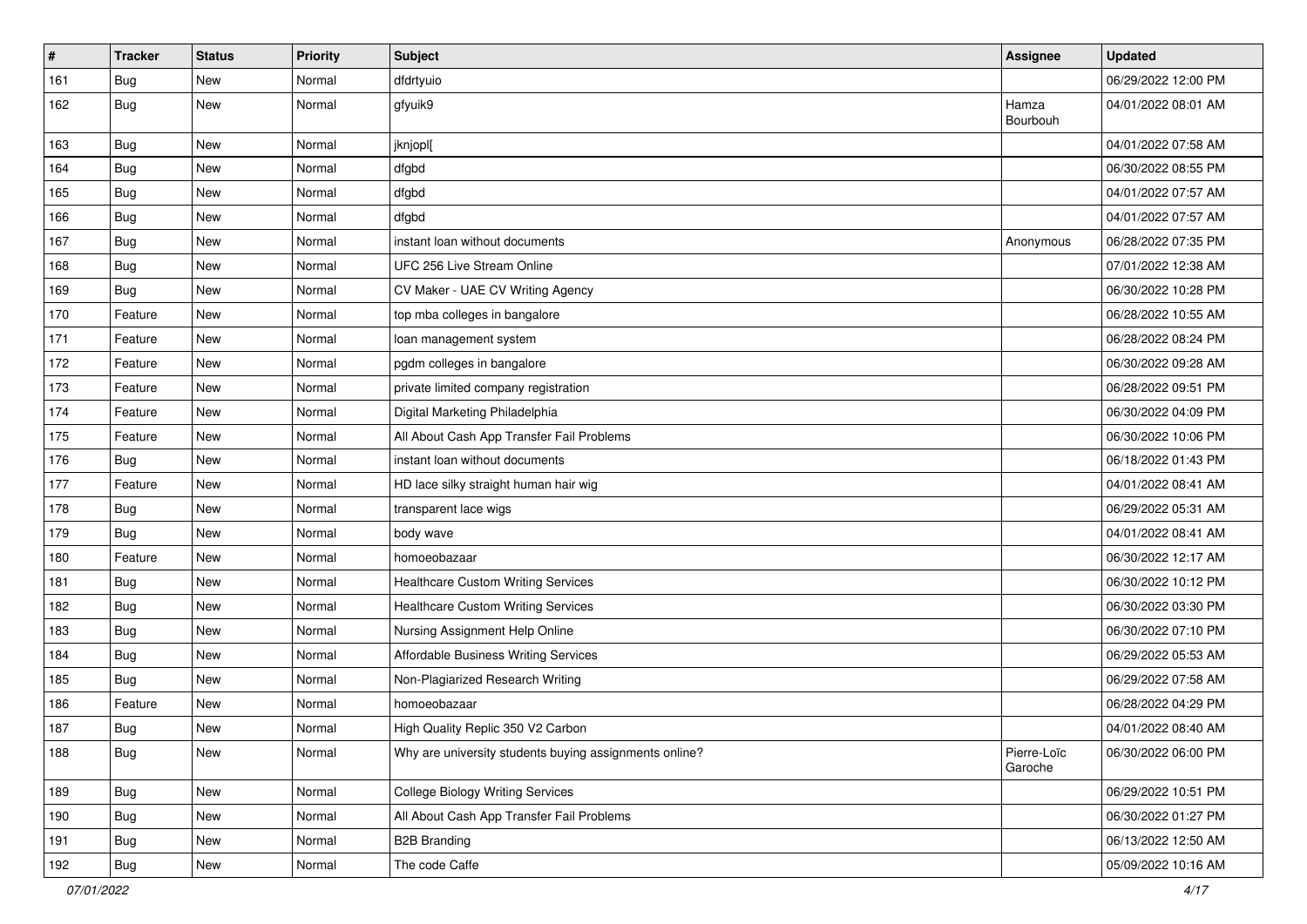| $\sharp$ | <b>Tracker</b> | <b>Status</b> | Priority | <b>Subject</b>                                                                                                  | Assignee               | <b>Updated</b>      |
|----------|----------------|---------------|----------|-----------------------------------------------------------------------------------------------------------------|------------------------|---------------------|
| 193      | Bug            | New           | Normal   | 18% Discount on Homeopathic medicines                                                                           |                        | 06/28/2022 03:38 AM |
| 194      | Bug            | <b>New</b>    | Normal   | lace closure wigs                                                                                               |                        | 06/30/2022 05:51 PM |
| 195      | Bug            | New           | Normal   | homoeobazaar                                                                                                    |                        | 04/01/2022 08:23 AM |
| 196      | Bug            | New           | Normal   | Homoeobazaar For Homeopathy Medicines                                                                           |                        | 06/27/2022 02:18 PM |
| 197      | Bug            | <b>New</b>    | Normal   | SBL JABORANDI PLUS HAIR OIL - COMPLETE SCALP CARE (100ML)                                                       |                        | 06/30/2022 07:17 PM |
| 198      | Bug            | New           | Normal   | DR. RECKEWEG R42 (HAEMOVENIN) (22ML)                                                                            |                        | 06/26/2022 05:31 AM |
| 199      | Bug            | <b>New</b>    | Normal   | SBL CLEARSTONE DROPS (30ML)                                                                                     |                        | 04/01/2022 08:23 AM |
| 200      | Bug            | New           | Normal   | uiopi[o                                                                                                         |                        | 06/28/2022 12:33 AM |
| 201      | Bug            | <b>New</b>    | Normal   | closure wig                                                                                                     |                        | 06/30/2022 05:30 PM |
| 202      | Bug            | <b>New</b>    | Normal   | blonde wig                                                                                                      |                        | 06/29/2022 11:08 AM |
| 204      | Feature        | New           | Normal   | New Car Tyres                                                                                                   |                        | 04/01/2022 08:40 AM |
| 208      | Bug            | New           | Normal   | Why Cash app won't let me send money if scammed?                                                                |                        | 04/01/2022 08:54 AM |
| 209      | Bug            | <b>New</b>    | Normal   | Neglect to access old Cash App account considering message notice issue? Contact help.                          |                        | 06/30/2022 11:06 PM |
| 210      | Bug            | New           | Normal   | Issue with check symbol in Cash App? Dial assist number with calling Cash App customer service phone<br>number. |                        | 06/30/2022 01:52 PM |
| 211      | Bug            | New           | Normal   | Problem in Cash App rebate? Call Cash App customer service number for help.                                     |                        | 06/30/2022 08:43 PM |
| 212      | Feature        | <b>New</b>    | Normal   | How good is the market for gaming mobile apps at the moment?                                                    |                        | 05/17/2022 11:09 AM |
| 213      | Bug            | New           | Normal   | fix HP Notebook Missing Operating System Error Message                                                          |                        | 04/01/2022 08:53 AM |
| 214      | Feature        | New           | Normal   | Five Christmas Apps For Apple Users                                                                             |                        | 06/30/2022 11:20 PM |
| 215      | Bug            | <b>New</b>    | Normal   | How For Top Level Cell Phone For You                                                                            |                        | 06/27/2022 09:19 PM |
| 217      | Bug            | <b>New</b>    | Normal   | How this service matter most?                                                                                   |                        | 06/29/2022 11:28 AM |
| 218      | Bug            | <b>New</b>    | Normal   | Popular Educational trends                                                                                      |                        | 06/30/2022 05:12 AM |
| 219      | Bug            | <b>New</b>    | Normal   | Free Ringtones for Cell Phones.                                                                                 |                        | 06/30/2022 03:45 AM |
| 220      | Feature        | New           | Normal   | essay writing services                                                                                          |                        | 06/26/2022 04:55 PM |
| 221      | Bug            | <b>New</b>    | Normal   | The Best APk                                                                                                    |                        | 04/01/2022 08:49 AM |
| 222      | Bug            | <b>New</b>    | Normal   | Social Profile links                                                                                            |                        | 06/29/2022 05:59 AM |
| 223      | <b>Bug</b>     | New           | Normal   | WhatsApp Plus: Download, Update and Themes                                                                      |                        | 06/03/2022 08:07 PM |
| 224      | Feature        | <b>New</b>    | Normal   | Instant Personal Loan                                                                                           | Pierre-Loïc<br>Garoche | 06/28/2022 04:40 PM |
| 225      | Bug            | New           | Normal   | instant personal loan                                                                                           |                        | 06/29/2022 06:37 AM |
| 226      | Bug            | New           | Normal   | How to find reliable service reviews                                                                            | Anonymous              | 04/01/2022 08:46 AM |
| 227      | Bug            | New           | Normal   | Cash App Help & Solutions - Here You Will Get Better Assistance                                                 |                        | 06/25/2022 11:21 PM |
| 228      | Bug            | New           | Normal   | Why Does Cash App Transaction Failed? - Here Is the Answer                                                      |                        | 06/30/2022 12:59 PM |
| 229      | Feature        | New           | Normal   | How To Delete Cash App Account? - Check Out the Steps In Detail                                                 |                        | 06/28/2022 07:06 PM |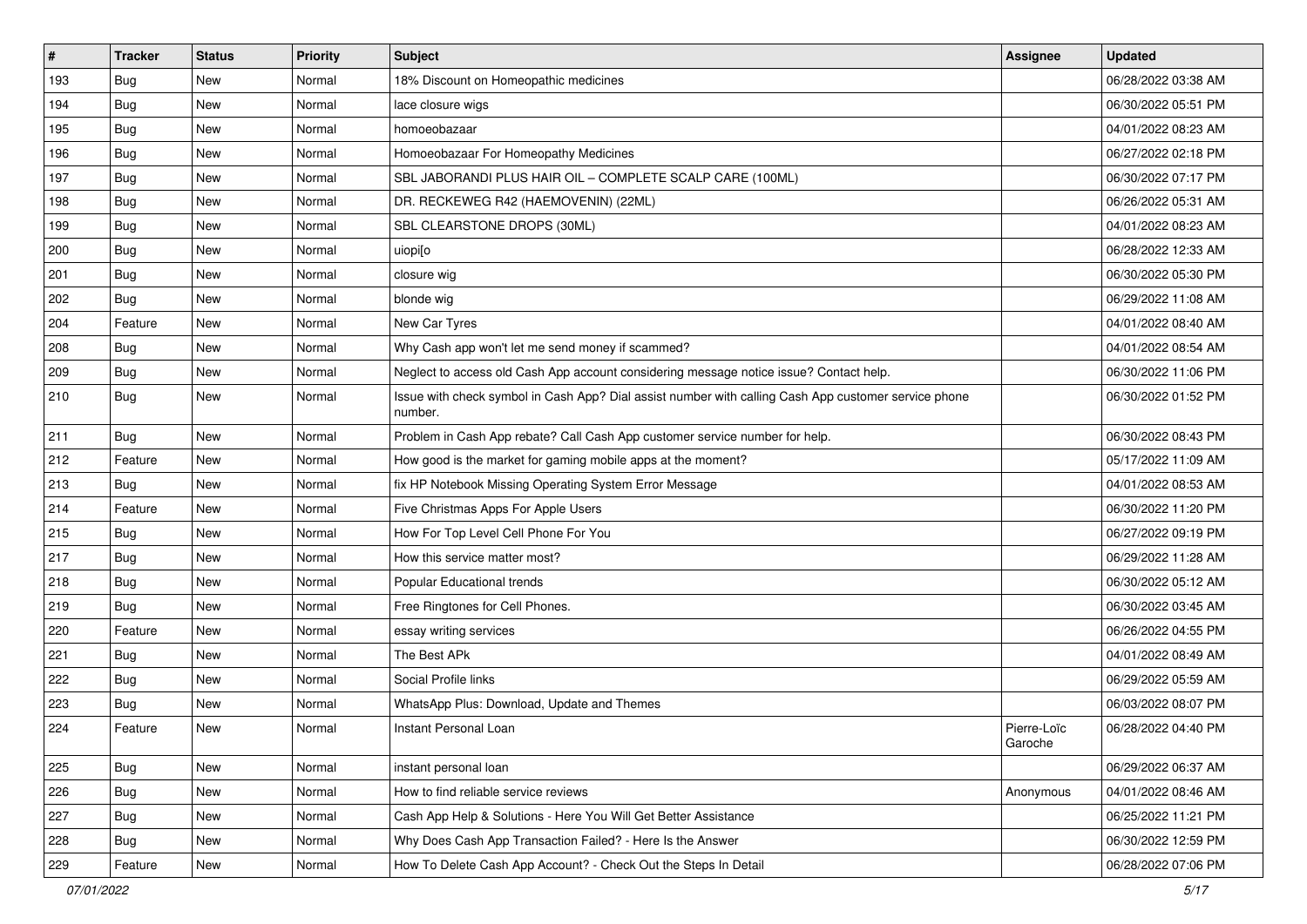| $\vert$ # | <b>Tracker</b> | <b>Status</b> | <b>Priority</b> | <b>Subject</b>                                                           | Assignee               | <b>Updated</b>      |
|-----------|----------------|---------------|-----------------|--------------------------------------------------------------------------|------------------------|---------------------|
| 230       | <b>Bug</b>     | New           | Normal          | Add Money To Cash App Card - Auto Cash Apps                              |                        | 06/29/2022 09:34 PM |
| 231       | Bug            | New           | Normal          | Is the ringtone download difficult or not?                               | Pierre-Loïc<br>Garoche | 06/28/2022 04:48 AM |
| 232       | Bug            | <b>New</b>    | Normal          | FM whatsapp messaging app.                                               |                        | 06/27/2022 10:04 AM |
| 233       | <b>Bug</b>     | <b>New</b>    | Normal          | Anauthorsway.com: My User Experience                                     |                        | 06/27/2022 12:02 PM |
| 234       | Bug            | New           | Normal          | My Personal Experience With the College Writing Services                 |                        | 06/30/2022 11:21 PM |
| 236       | Bug            | <b>New</b>    | Normal          | HP Printer Assistant Software   Download & Install HP Assistant          |                        | 04/01/2022 08:16 AM |
| 237       | Feature        | New           | Normal          | HP Printer Assistant Software   Download & Install HP Assistant          |                        | 06/30/2022 08:35 PM |
| 239       | Bug            | <b>New</b>    | Normal          | Algunas características más de Choices MOD APK                           |                        | 06/28/2022 08:47 PM |
| 240       | Feature        | New           | Normal          | Juego interesante de Dragon Ball Legends MOD APK                         |                        | 06/30/2022 03:20 PM |
| 241       | Feature        | New           | Normal          | How to get a complete solution of Big Ideas Math Answers?                |                        | 04/01/2022 08:15 AM |
| 242       | Feature        | New           | Normal          | Descripción de Torque Pro MOD APK para Android                           |                        | 06/28/2022 01:14 AM |
| 243       | Feature        | New           | Normal          | Reconstruir la pandilla de la mafia en Gangstar Vegas MOD APK            |                        | 06/29/2022 12:33 PM |
| 244       | <b>Bug</b>     | New           | Normal          | Quels sont les avantages des stations de radio en ligne.                 |                        | 06/30/2022 07:24 PM |
| 245       | <b>Bug</b>     | <b>New</b>    | Normal          | Write My Essay For Me Cheap                                              |                        | 06/29/2022 04:10 AM |
| 246       | Bug            | New           | Normal          | The Beast App                                                            |                        | 06/30/2022 04:50 PM |
| 247       | Bug            | New           | Normal          | best 4 Channel Amp                                                       |                        | 06/30/2022 02:19 AM |
| 248       | Bug            | New           | Normal          | Mobile ringtones and attractiveness ringtones                            |                        | 06/30/2022 11:00 PM |
| 249       | Bug            | New           | Normal          | Steps to Activate Cash App Card in Less then 2 Minutes - Get Information | Pierre-Loïc<br>Garoche | 06/21/2022 07:52 PM |
| 250       | Bug            | New           | Normal          | Reviews of phone ringtones                                               |                        | 06/29/2022 12:29 AM |
| 251       | Bug            | <b>New</b>    | Normal          | All About Cash App Transfer Fail Problems                                | Pierre-Loïc<br>Garoche | 06/30/2022 07:41 PM |
| 252       | Bug            | New           | Normal          | Samsung U600 - Is Essential Business And Personal Phone                  |                        | 04/04/2022 04:45 AM |
| 253       | Bug            | <b>New</b>    | Normal          | Florence Lawrence                                                        |                        | 06/29/2022 06:22 PM |
| 254       | Feature        | New           | Normal          | best ayurvedic treatment for psoriasis                                   |                        | 04/01/2022 08:13 AM |
| 255       | Feature        | New           | Normal          | best doctor for psoriasis                                                |                        | 06/30/2022 09:31 PM |
| 256       | Bug            | <b>New</b>    | Normal          | <b>Fake Travis Scott Shoes</b>                                           |                        | 04/01/2022 08:12 AM |
| 257       | Bug            | New           | Normal          | Best latte machines                                                      |                        | 06/29/2022 09:17 PM |
| 258       | Bug            | New           | Normal          | Fake Nike Dunk High AMBUSH Deep Royal                                    |                        | 06/30/2022 11:14 PM |
| 259       | Bug            | New           | Normal          | call center services                                                     |                        | 06/26/2022 01:30 AM |
| 260       | <b>Bug</b>     | New           | Normal          | Web Design Services Near Me                                              |                        | 06/26/2022 11:55 AM |
| 261       | Bug            | New           | Normal          | Ringtone Downloads - Easy Ways Come Up With Your Own Ringtones           |                        | 06/30/2022 02:11 PM |
| 262       | <b>Bug</b>     | New           | Normal          | It this true to dealing Wuth                                             |                        | 06/29/2022 06:48 AM |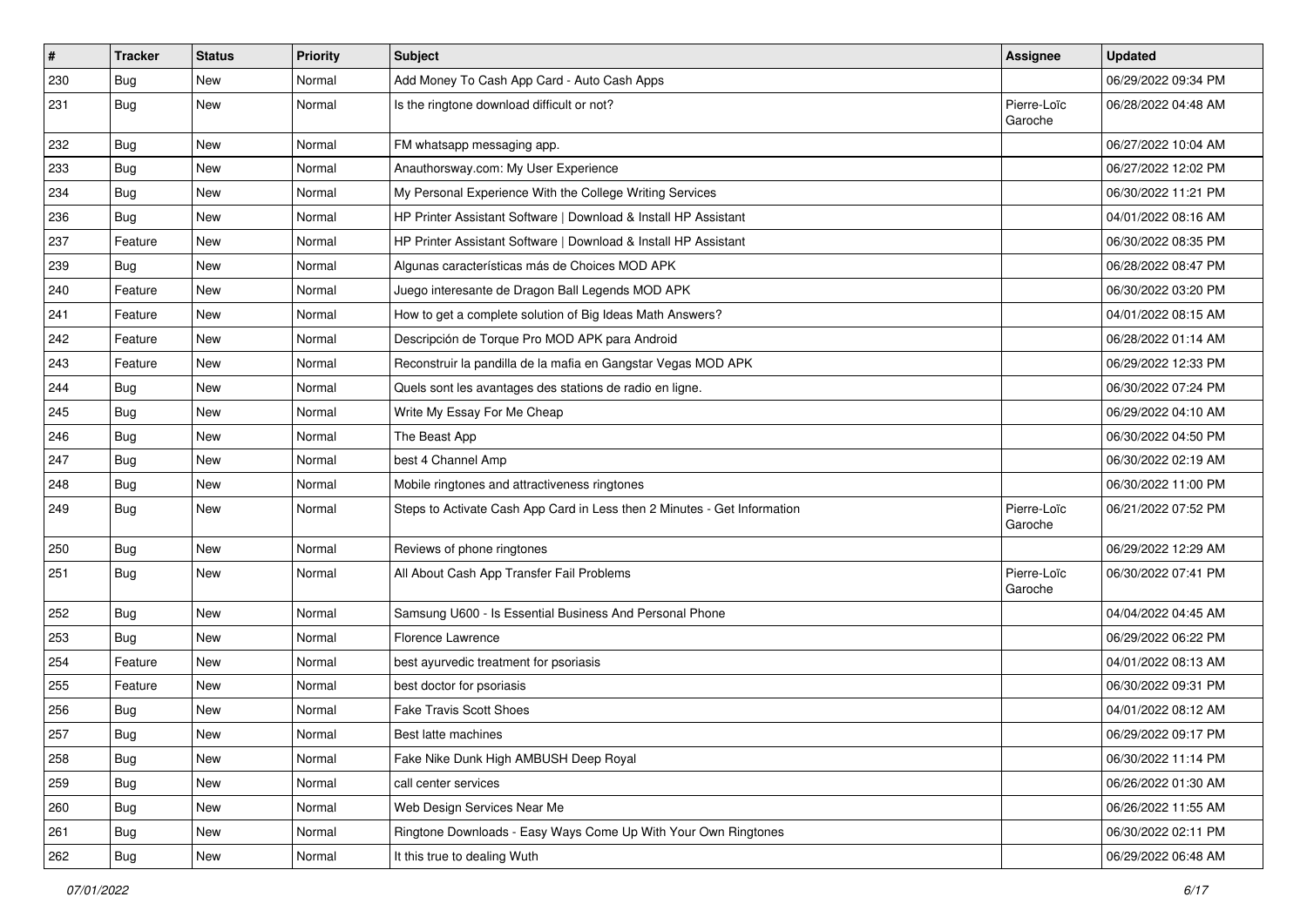| #   | <b>Tracker</b> | <b>Status</b> | <b>Priority</b> | <b>Subject</b>                                                      | <b>Assignee</b>        | <b>Updated</b>      |
|-----|----------------|---------------|-----------------|---------------------------------------------------------------------|------------------------|---------------------|
| 263 | Feature        | New           | Normal          | Wrecked Car Is Nothing But A Worthless                              | Pierre-Loïc<br>Garoche | 06/30/2022 11:14 PM |
| 264 | Bug            | <b>New</b>    | Normal          | We Buy Your Unwanted Car                                            | Corentin<br>Lauverjat  | 06/29/2022 05:36 PM |
| 265 | Bug            | <b>New</b>    | Normal          | 3 Faq's On Downloading To Your Apple Ipod                           |                        | 06/28/2022 11:07 PM |
| 267 | Bug            | New           | Normal          | How To Use Internet Radio Services To Listen To Your Favorite Songs |                        | 06/30/2022 09:47 PM |
| 268 | Bug            | <b>New</b>    | Normal          | Fashionj                                                            |                        | 04/01/2022 08:20 AM |
| 269 | Bug            | New           | Normal          | Is there such a site for app design?                                | Anonymous              | 06/30/2022 01:11 PM |
| 270 | Bug            | <b>New</b>    | Normal          | Logo Mansion                                                        | Christophe<br>Garion   | 04/01/2022 08:20 AM |
| 271 | Feature        | New           | Normal          | Fashion                                                             |                        | 06/30/2022 10:40 PM |
| 272 | Feature        | <b>New</b>    | Normal          | Fashion                                                             |                        | 06/27/2022 03:53 PM |
| 274 | Bug            | <b>New</b>    | Normal          | How AI is transforming coupon marketing campaigns?                  | Anonymous              | 06/27/2022 01:54 PM |
| 275 | Bug            | New           | Normal          | Activate Cash App Card With Or Without QR - Step By Step Guide      | Pierre-Loïc<br>Garoche | 06/30/2022 04:47 PM |
| 276 | Feature        | <b>New</b>    | Normal          | Nike Dunks Replica                                                  |                        | 04/01/2022 08:19 AM |
| 277 | Feature        | <b>New</b>    | Normal          | Nike Dunks Replica                                                  |                        | 04/01/2022 08:19 AM |
| 278 | Bug            | <b>New</b>    | Normal          | Cash App Help & Solutions - Here You Will Get Better Assistance     |                        | 06/30/2022 11:50 AM |
| 280 | Bug            | New           | Normal          | Pacific Web Design                                                  |                        | 06/30/2022 05:54 PM |
| 281 | Feature        | <b>New</b>    | Normal          | what are the types of Ringtones?                                    | Anonymous              | 06/30/2022 11:14 PM |
| 282 | Bug            | New           | Normal          | Activate Cash App Card: Learn Simple Steps & Fix Errors             |                        | 06/30/2022 03:02 PM |
| 283 | Bug            | New           | Normal          | Cash App To PayPal Transfer Money - Check Out The Steps Here        |                        | 04/01/2022 08:17 AM |
| 284 | Bug            | <b>New</b>    | Normal          | All About Cash App Transfer Fail Problems                           |                        | 06/30/2022 03:26 AM |
| 285 | Bug            | New           | Normal          | Have you ever written an essay?                                     |                        | 06/29/2022 12:45 PM |
| 286 | Bug            | <b>New</b>    | Normal          | All About Cash App Transfer Fail Problems                           |                        | 04/01/2022 07:49 AM |
| 287 | <b>Bug</b>     | <b>New</b>    | Normal          | Make shopping easier                                                |                        | 04/01/2022 08:41 AM |
| 288 | Bug            | <b>New</b>    | Normal          | Make shopping easier                                                |                        | 04/01/2022 07:56 AM |
| 289 | Bug            | <b>New</b>    | Normal          | Recover Yahoo Mail Forgotten Password - Explore Kanata Chinese      |                        | 06/30/2022 07:13 PM |
| 292 | Bug            | New           | Normal          | Venmo to Cash App Transfer Of Money- Explore Here                   |                        | 06/30/2022 04:22 PM |
| 295 | <b>Bug</b>     | New           | Normal          | Headliner Repair Services in Jonesboro GA                           |                        | 04/01/2022 07:21 AM |
| 296 | <b>Bug</b>     | <b>New</b>    | Normal          | Window Tinting Services in Jonesboro GA                             |                        | 04/01/2022 07:21 AM |
| 297 | Bug            | New           | Normal          | Auto Lighting Installation Services in Norcross GA                  |                        | 04/01/2022 07:21 AM |
| 298 | Bug            | New           | Normal          | Car Stereo Installation Services in Norcross GA                     |                        | 04/01/2022 07:20 AM |
| 299 | Bug            | New           | Normal          | Brake Caliper Painting Services in Norcross GA                      |                        | 04/01/2022 07:20 AM |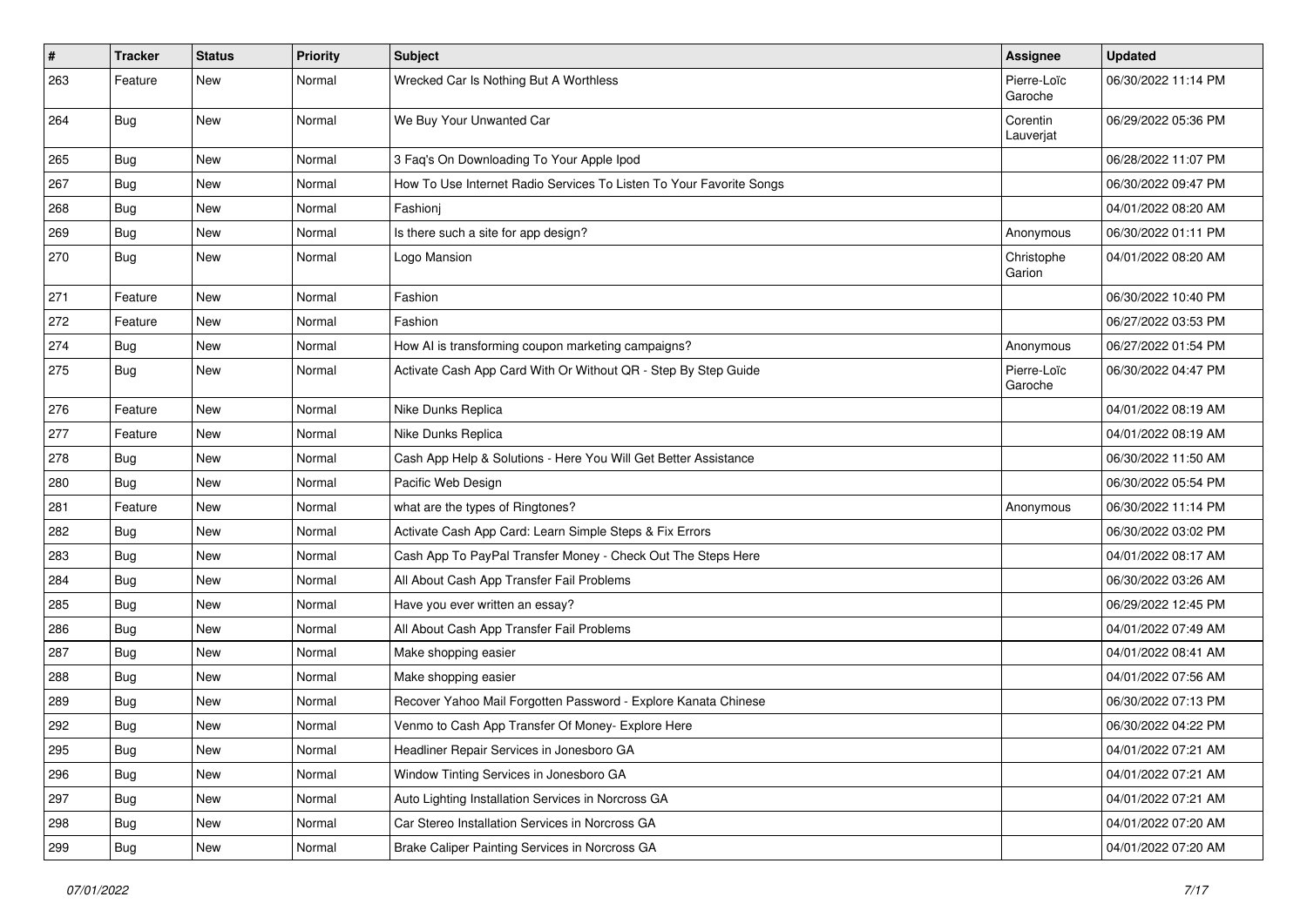| $\sharp$ | <b>Tracker</b> | <b>Status</b> | <b>Priority</b> | Subject                                               | <b>Assignee</b> | <b>Updated</b>      |
|----------|----------------|---------------|-----------------|-------------------------------------------------------|-----------------|---------------------|
| 300      | Bug            | New           | Normal          | Wheels Powder Coating Services in Norcross GA         |                 | 04/15/2022 01:45 PM |
| 301      | Bug            | <b>New</b>    | Normal          | Vehicle Electronics Services in Norcross GA           |                 | 04/01/2022 07:18 AM |
| 302      | Bug            | New           | Normal          | Auto Electrical Repair Services in Norcross GA        |                 | 06/26/2022 07:49 PM |
| 303      | Bug            | New           | Normal          | Car Wrapping Services in Norcross GA                  |                 | 04/01/2022 07:22 AM |
| 304      | Bug            | <b>New</b>    | Normal          | Keyless Entry Services in Norcross GA                 |                 | 04/01/2022 07:19 AM |
| 305      | Bug            | New           | Normal          | Headliner Repair Services in Norcross GA              |                 | 04/01/2022 07:19 AM |
| 306      | Bug            | <b>New</b>    | Normal          | Window Tinting Services in Norcross GA                |                 | 04/01/2022 07:19 AM |
| 307      | Bug            | New           | Normal          | Carpet Cleaning Services in Virginia Beach VA         |                 | 04/01/2022 07:19 AM |
| 308      | Bug            | <b>New</b>    | Normal          | Carpet Repairing Services in Virginia Beach VA        |                 | 04/01/2022 07:19 AM |
| 309      | Bug            | <b>New</b>    | Normal          | Stain Removal Services in Virginia Beach VA           |                 | 04/01/2022 07:19 AM |
| 310      | Bug            | <b>New</b>    | Normal          | Mattress Cleaning Services in Virginia Beach VA       |                 | 06/26/2022 04:33 AM |
| 311      | Bug            | New           | Normal          | Odor Removal Services in Virginia Beach VA            |                 | 04/01/2022 07:19 AM |
| 312      | Bug            | New           | Normal          | Stain Protection Services in Virginia Beach VA        |                 | 06/30/2022 04:17 PM |
| 313      | Bug            | <b>New</b>    | Normal          | Water Extraction Services in Virginia Beach VA        |                 | 06/23/2022 02:14 AM |
| 314      | Bug            | New           | Normal          | Water Extraction Services in Virginia Beach VA        |                 | 04/01/2022 07:25 AM |
| 315      | Bug            | New           | Normal          | Dissertation help UK                                  |                 | 06/30/2022 05:49 PM |
| 316      | Bug            | New           | Normal          | Finden Sie den besten Klingelton für Ihr Telefon      |                 | 06/30/2022 04:13 AM |
| 317      | Bug            | <b>New</b>    | Normal          | Eco/Green Cleaning Services in Virginia Beach VA      |                 | 06/30/2022 09:34 PM |
| 318      | <b>Bug</b>     | <b>New</b>    | Normal          | Mold Removal Services in Virginia Beach VA            |                 | 04/01/2022 07:27 AM |
| 319      | <b>Bug</b>     | <b>New</b>    | Normal          | Steam Cleaning Services in Virginia Beach VA          |                 | 04/01/2022 07:27 AM |
| 320      | Bug            | New           | Normal          | Emergency Cleaning Services in Virginia Beach VA      |                 | 04/01/2022 07:27 AM |
| 321      | Bug            | <b>New</b>    | Normal          | Tile & Grout Cleaning Services in Virginia Beach VA   |                 | 06/29/2022 02:55 PM |
| 322      | <b>Bug</b>     | <b>New</b>    | Normal          | Rug Cleaning Services in Virginia Beach VA            |                 | 04/01/2022 07:26 AM |
| 323      | Bug            | New           | Normal          | Car Upholstery Cleaning Services in Virginia Beach VA |                 | 04/01/2022 07:26 AM |
| 324      | <b>Bug</b>     | <b>New</b>    | Normal          | Upholstery Cleaning Services in Virginia Beach VA     |                 | 04/01/2022 07:26 AM |
| 325      | Bug            | New           | Normal          | Carpet Cleaning Services in Norfolk VA                |                 | 04/01/2022 07:26 AM |
| 326      | Bug            | New           | Normal          | Carpet Repairing Services in Norfolk VA               |                 | 04/01/2022 07:26 AM |
| 327      | Bug            | New           | Normal          | Stain Removal Services in Norfolk VA                  |                 | 04/01/2022 07:26 AM |
| 328      | Bug            | New           | Normal          | Mattress Cleaning Services in Norfolk VA              |                 | 04/01/2022 07:26 AM |
| 329      | Bug            | New           | Normal          | Odor Removal Services in Norfolk VA                   |                 | 04/01/2022 07:22 AM |
| 330      | Bug            | New           | Normal          | Stain Protection Services in Norfolk VA               |                 | 04/01/2022 07:26 AM |
| 331      | Bug            | New           | Normal          | Water Extraction Services in Norfolk VA               |                 | 06/30/2022 05:51 AM |
| 332      | <b>Bug</b>     | New           | Normal          | Eco/Green Cleaning Services in Norfolk VA             |                 | 04/01/2022 07:25 AM |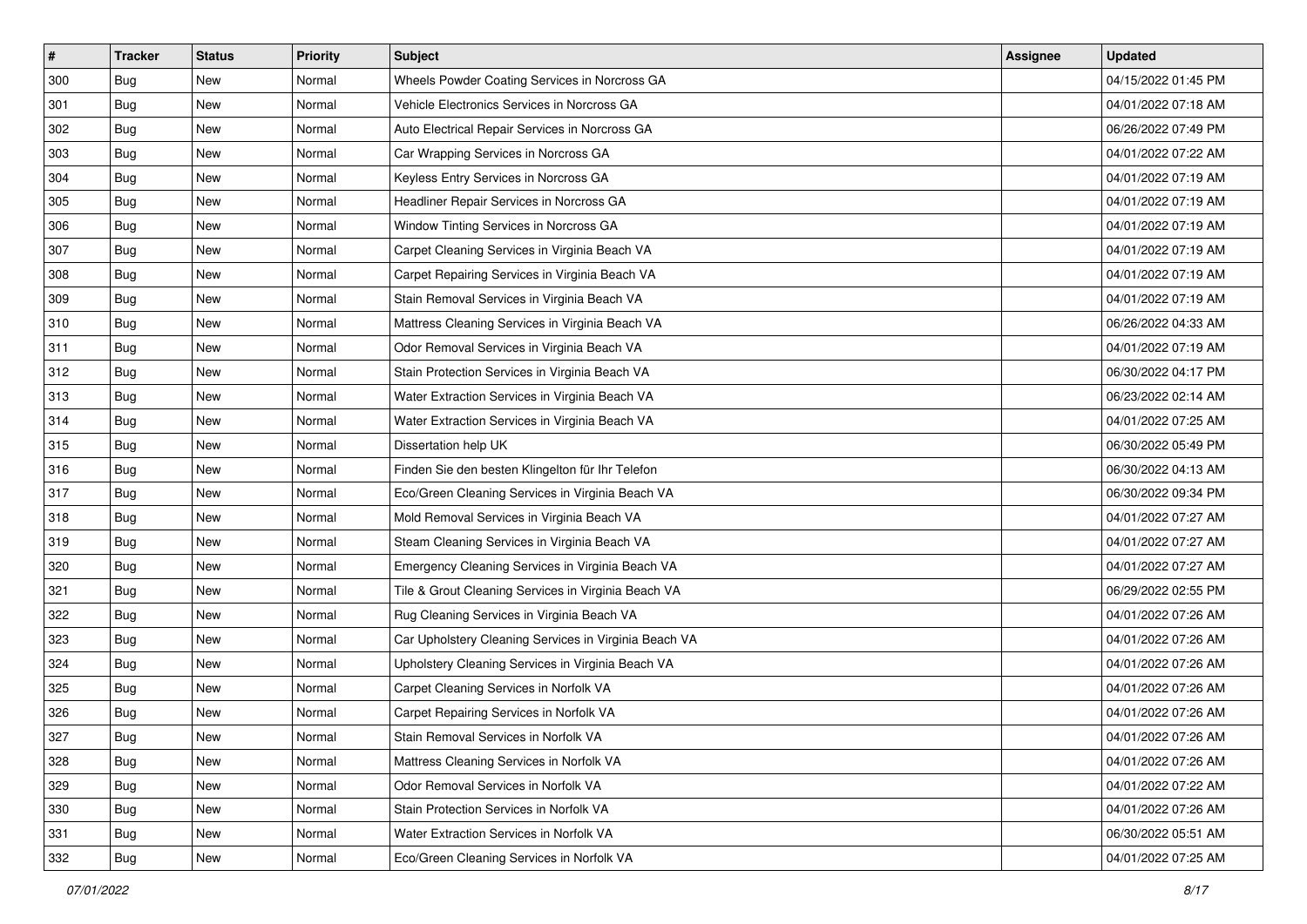| $\sharp$ | <b>Tracker</b> | <b>Status</b> | <b>Priority</b> | Subject                                           | <b>Assignee</b> | <b>Updated</b>      |
|----------|----------------|---------------|-----------------|---------------------------------------------------|-----------------|---------------------|
| 333      | <b>Bug</b>     | New           | Normal          | Mold Removal Services in Norfolk VA               |                 | 06/30/2022 12:02 PM |
| 334      | <b>Bug</b>     | <b>New</b>    | Normal          | Steam Cleaning Services in Norfolk VA             |                 | 04/01/2022 07:25 AM |
| 335      | Bug            | <b>New</b>    | Normal          | Emergency Cleaning Services in Norfolk VA         |                 | 04/01/2022 07:24 AM |
| 336      | Bug            | New           | Normal          | Tile & Grout Cleaning Services in Norfolk VA      |                 | 06/29/2022 02:50 PM |
| 337      | <b>Bug</b>     | New           | Normal          | Rug Cleaning Services in Norfolk VA               |                 | 04/01/2022 07:23 AM |
| 338      | <b>Bug</b>     | New           | Normal          | Car Upholstery Cleaning Services in Norfolk VA    |                 | 04/01/2022 07:23 AM |
| 339      | <b>Bug</b>     | <b>New</b>    | Normal          | Upholstery Cleaning Services in Norfolk VA        |                 | 06/17/2022 04:36 AM |
| 340      | Bug            | New           | Normal          | Carpet Cleaning Services in Chesapeake VA         |                 | 04/01/2022 07:23 AM |
| 341      | Bug            | <b>New</b>    | Normal          | Carpet Repairing Services in Chesapeake VA        |                 | 04/01/2022 07:23 AM |
| 342      | <b>Bug</b>     | <b>New</b>    | Normal          | Stain Removal Services in Chesapeake VA           |                 | 04/01/2022 07:22 AM |
| 343      | Bug            | <b>New</b>    | Normal          | Mattress Cleaning Services in Chesapeake VA       |                 | 04/01/2022 07:16 AM |
| 344      | Bug            | New           | Normal          | Odor Removal Services in Chesapeake VA            |                 | 06/30/2022 03:40 PM |
| 345      | <b>Bug</b>     | New           | Normal          | Stain Protection Services in Chesapeake VA        |                 | 06/30/2022 08:28 PM |
| 346      | <b>Bug</b>     | New           | Normal          | Water Extraction Services in Chesapeake VA        |                 | 04/01/2022 07:15 AM |
| 347      | <b>Bug</b>     | New           | Normal          | Eco/Green Cleaning Services in Chesapeake VA      |                 | 06/30/2022 07:34 AM |
| 348      | <b>Bug</b>     | New           | Normal          | Mold Removal Services in Chesapeake VA            |                 | 06/28/2022 12:53 AM |
| 349      | Bug            | New           | Normal          | Steam Cleaning Services in Chesapeake VA          |                 | 04/01/2022 07:14 AM |
| 350      | <b>Bug</b>     | <b>New</b>    | Normal          | Emergency Cleaning Services in Chesapeake VA      |                 | 04/01/2022 07:14 AM |
| 351      | <b>Bug</b>     | <b>New</b>    | Normal          | Emergency Cleaning Services in Chesapeake VA      |                 | 04/01/2022 07:14 AM |
| 352      | <b>Bug</b>     | <b>New</b>    | Normal          | Tile & Grout Cleaning Services in Chesapeake VA   |                 | 06/29/2022 11:19 AM |
| 353      | Bug            | New           | Normal          | Rug Cleaning Services in Chesapeake VA            |                 | 04/01/2022 07:14 AM |
| 354      | Bug            | <b>New</b>    | Normal          | Car Upholstery Cleaning Services in Chesapeake VA |                 | 04/01/2022 07:14 AM |
| 355      | <b>Bug</b>     | <b>New</b>    | Normal          | Upholstery Cleaning Services in Chesapeake VA     |                 | 04/01/2022 07:14 AM |
| 356      | Bug            | New           | Normal          | Moving Services in Baltimore MD                   |                 | 04/01/2022 07:13 AM |
| 357      | Bug            | <b>New</b>    | Normal          | Furniture Assembly Services in Baltimore MD       |                 | 04/01/2022 07:12 AM |
| 358      | Bug            | New           | Normal          | Office Moving Services in Baltimore MD            |                 | 04/01/2022 07:13 AM |
| 359      | <b>Bug</b>     | New           | Normal          | Local Moving Services in Baltimore MD             |                 | 04/01/2022 07:15 AM |
| 360      | <b>Bug</b>     | New           | Normal          | Auto Transport Services in Baltimore MD           |                 | 04/01/2022 07:13 AM |
| 361      | Bug            | New           | Normal          | Junk Removal Services in Baltimore MD             |                 | 04/01/2022 07:13 AM |
| 362      | Bug            | New           | Normal          | Moving Services in Washington DC                  |                 | 04/01/2022 07:13 AM |
| 363      | Bug            | New           | Normal          | Furniture Assembly Services in Washington DC      |                 | 04/01/2022 07:13 AM |
| 364      | Bug            | New           | Normal          | Office Moving Services in Washington DC           |                 | 04/01/2022 07:13 AM |
| 365      | <b>Bug</b>     | New           | Normal          | Local Moving Services in Washington DC            |                 | 04/01/2022 07:12 AM |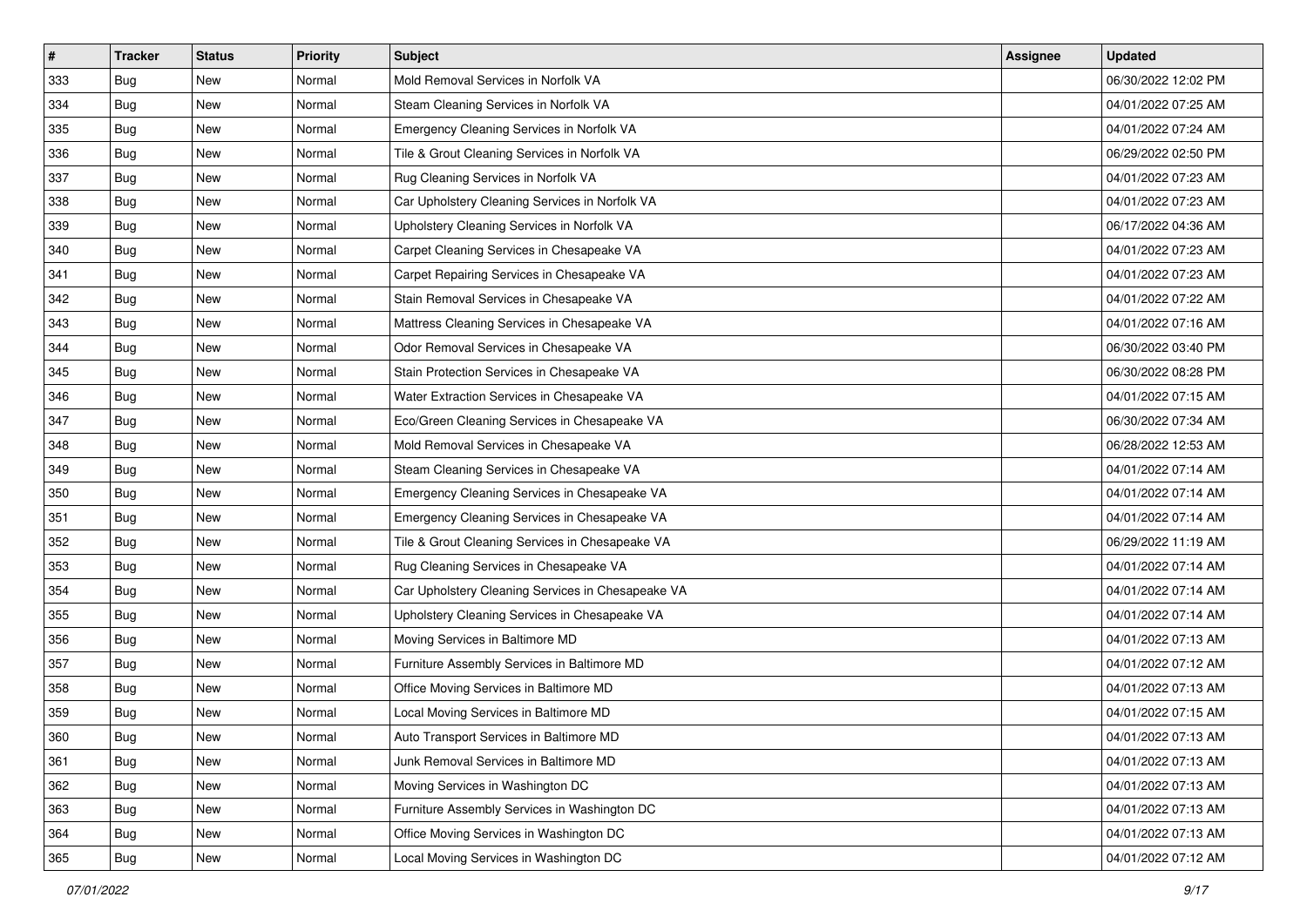| $\sharp$ | <b>Tracker</b> | <b>Status</b> | <b>Priority</b> | <b>Subject</b>                                     | <b>Assignee</b> | <b>Updated</b>      |
|----------|----------------|---------------|-----------------|----------------------------------------------------|-----------------|---------------------|
| 366      | Bug            | New           | Normal          | Auto Transport Services in Washington DC           |                 | 04/01/2022 07:12 AM |
| 367      | Bug            | <b>New</b>    | Normal          | Junk Removal Services in Washington DC             |                 | 04/01/2022 07:12 AM |
| 368      | Bug            | New           | Normal          | Moving Services in Arlington County VA             |                 | 04/01/2022 07:12 AM |
| 369      | Bug            | <b>New</b>    | Normal          | Furniture Assembly Services in Arlington County VA |                 | 04/01/2022 07:12 AM |
| 370      | Bug            | New           | Normal          | Office Moving Services in Arlington County VA      |                 | 04/01/2022 07:16 AM |
| 371      | Bug            | New           | Normal          | Local Moving Services in Arlington County VA       |                 | 04/01/2022 07:13 AM |
| 372      | Bug            | New           | Normal          | Auto Transport Services in Arlington County VA     |                 | 06/30/2022 10:47 PM |
| 373      | Bug            | New           | Normal          | Junk Removal Services in Arlington County VA       |                 | 04/01/2022 07:18 AM |
| 374      | Bug            | New           | Normal          | Moving Services in Fairfax VA                      |                 | 04/01/2022 07:18 AM |
| 375      | Bug            | <b>New</b>    | Normal          | Furniture Assembly Services in Fairfax VA          |                 | 04/01/2022 07:18 AM |
| 376      | Bug            | New           | Normal          | Office Moving Services in Fairfax VA               |                 | 04/01/2022 07:17 AM |
| 377      | Bug            | New           | Normal          | Local Moving Services in Fairfax VA                |                 | 04/01/2022 07:17 AM |
| 378      | Bug            | <b>New</b>    | Normal          | Auto Transport Services in Fairfax VA              |                 | 04/01/2022 07:17 AM |
| 379      | Bug            | New           | Normal          | Junk Removal Services in Fairfax VA                |                 | 04/01/2022 07:17 AM |
| 380      | <b>Bug</b>     | <b>New</b>    | Normal          | Moving Services in McLean VA                       |                 | 06/30/2022 11:39 PM |
| 381      | Bug            | New           | Normal          | Furniture Assembly Services in McLean VA           |                 | 04/01/2022 07:17 AM |
| 382      | Bug            | <b>New</b>    | Normal          | Office Moving Services in McLean VA                |                 | 04/01/2022 07:17 AM |
| 383      | Bug            | New           | Normal          | Local Moving Services in McLean VA                 |                 | 04/01/2022 07:17 AM |
| 384      | Bug            | New           | Normal          | Auto Transport Services in McLean VA               |                 | 04/01/2022 07:17 AM |
| 385      | Bug            | <b>New</b>    | Normal          | Junk Removal Services in McLean VA                 |                 | 04/01/2022 07:15 AM |
| 386      | Bug            | New           | Normal          | Moving Services in Sterling VA                     |                 | 04/01/2022 07:16 AM |
| 387      | Bug            | New           | Normal          | Furniture Assembly Services in Sterling VA         |                 | 04/01/2022 07:18 AM |
| 388      | Bug            | <b>New</b>    | Normal          | Office Moving Services in Sterling VA              |                 | 04/01/2022 07:16 AM |
| 389      | <b>Bug</b>     | New           | Normal          | Local Moving Services in Sterling VA               |                 | 04/01/2022 07:16 AM |
| 390      | Bug            | New           | Normal          | Auto Transport Services in Sterling VA             |                 | 04/01/2022 07:16 AM |
| 391      | Bug            | <b>New</b>    | Normal          | Junk Removal Services in Sterling VA               |                 | 04/01/2022 07:16 AM |
| 392      | <b>Bug</b>     | New           | Normal          | Moving Services in Annapolis MD                    |                 | 04/01/2022 07:16 AM |
| 393      | <b>Bug</b>     | New           | Normal          | Furniture Assembly Services in Annapolis MD        |                 | 04/01/2022 07:16 AM |
| 394      | Bug            | New           | Normal          | Office Moving Services in Annapolis MD             |                 | 04/01/2022 07:15 AM |
| 395      | Bug            | New           | Normal          | Local Moving Services in Annapolis MD              |                 | 04/01/2022 07:15 AM |
| 396      | Bug            | New           | Normal          | Auto Transport Services in Annapolis MD            |                 | 04/01/2022 07:15 AM |
| 397      | Bug            | New           | Normal          | Junk Removal Services in Annapolis MD              |                 | 04/01/2022 07:15 AM |
| 398      | <b>Bug</b>     | New           | Normal          | Moving Services in Potomac MD                      |                 | 04/01/2022 07:32 AM |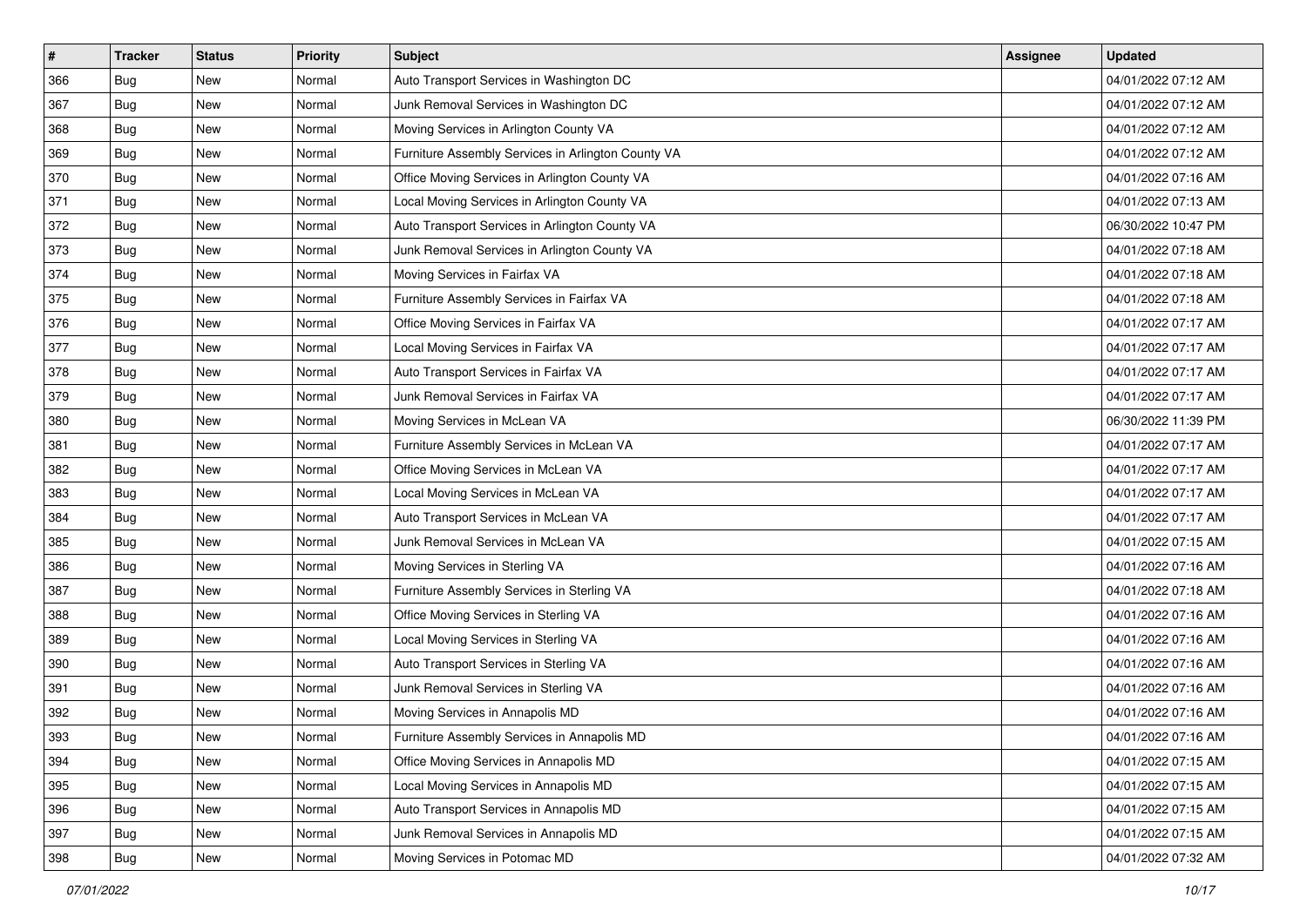| #   | <b>Tracker</b> | <b>Status</b> | <b>Priority</b> | Subject                                        | <b>Assignee</b> | <b>Updated</b>      |
|-----|----------------|---------------|-----------------|------------------------------------------------|-----------------|---------------------|
| 399 | Bug            | New           | Normal          | Furniture Assembly Services in Potomac MD      |                 | 04/01/2022 07:15 AM |
| 400 | <b>Bug</b>     | <b>New</b>    | Normal          | Office Moving Services in Potomac MD           |                 | 06/29/2022 05:42 AM |
| 401 | Bug            | New           | Normal          | Local Moving Services in Potomac MD            |                 | 04/01/2022 07:48 AM |
| 402 | Bug            | New           | Normal          | Auto Transport Services in Potomac MD          |                 | 04/01/2022 07:47 AM |
| 403 | Bug            | <b>New</b>    | Normal          | Junk Removal Services in Potomac MD            |                 | 04/01/2022 07:47 AM |
| 404 | Bug            | New           | Normal          | Moving Services in Gaithersburg MD             |                 | 04/01/2022 07:47 AM |
| 405 | Bug            | New           | Normal          | Furniture Assembly Services in Gaithersburg MD |                 | 04/01/2022 07:47 AM |
| 406 | Bug            | New           | Normal          | Office Moving Services in Gaithersburg MD      |                 | 04/01/2022 07:47 AM |
| 407 | Bug            | New           | Normal          | Upholstery Cleaning Boston MA                  |                 | 04/01/2022 07:47 AM |
| 408 | <b>Bug</b>     | <b>New</b>    | Normal          | Carpet Cleaning Boston MA                      |                 | 04/01/2022 07:47 AM |
| 409 | <b>Bug</b>     | New           | Normal          | Floor Stripping Boston MA                      |                 | 04/01/2022 07:47 AM |
| 410 | Bug            | New           | Normal          | Floor Waxing Boston MA                         |                 | 04/01/2022 07:47 AM |
| 411 | Bug            | New           | Normal          | Floor Cleaning Boston MA                       |                 | 04/01/2022 07:47 AM |
| 412 | Bug            | New           | Normal          | Germs Removal Boston MA                        |                 | 04/01/2022 07:47 AM |
| 413 | Bug            | New           | Normal          | Commercial Floor Cleaning Boston MA            |                 | 04/01/2022 07:45 AM |
| 414 | Bug            | New           | Normal          | Residential Floor Cleaning Boston MA           |                 | 04/01/2022 07:46 AM |
| 415 | Bug            | New           | Normal          | Upholstery Cleaning Somerville MA              |                 | 04/01/2022 07:48 AM |
| 416 | Bug            | New           | Normal          | Carpet Cleaning Somerville MA                  |                 | 04/01/2022 07:46 AM |
| 417 | Bug            | New           | Normal          | Floor Stripping Somerville MA                  |                 | 04/01/2022 07:46 AM |
| 418 | Bug            | <b>New</b>    | Normal          | Floor Waxing Somerville MA                     |                 | 04/01/2022 07:46 AM |
| 419 | Bug            | New           | Normal          | Floor Cleaning Somerville MA                   |                 | 04/01/2022 07:46 AM |
| 420 | Bug            | New           | Normal          | Germs Removal Somerville MA                    |                 | 04/01/2022 07:46 AM |
| 421 | Bug            | New           | Normal          | Commercial Floor Cleaning Somerville MA        |                 | 04/01/2022 07:46 AM |
| 422 | Bug            | New           | Normal          | Residential Floor Cleaning Somerville MA       |                 | 04/01/2022 07:46 AM |
| 423 | Bug            | New           | Normal          | Upholstery Cleaning Brookline MA               |                 | 04/01/2022 07:46 AM |
| 424 | Bug            | New           | Normal          | Carpet Cleaning Brookline MA                   |                 | 04/01/2022 07:45 AM |
| 425 | Bug            | New           | Normal          | Floor Stripping Brookline MA                   |                 | 04/01/2022 07:45 AM |
| 426 | <b>Bug</b>     | New           | Normal          | Floor Waxing Brookline MA                      |                 | 04/01/2022 07:49 AM |
| 427 | Bug            | New           | Normal          | Floor Cleaning Brookline MA                    |                 | 04/01/2022 07:46 AM |
| 428 | Bug            | New           | Normal          | Germs Removal Brookline MA                     |                 | 04/01/2022 07:47 AM |
| 429 | Bug            | New           | Normal          | Germs Removal Brookline MA                     |                 | 04/01/2022 07:51 AM |
| 430 | <b>Bug</b>     | New           | Normal          | Commercial Floor Cleaning Brookline MA         |                 | 04/01/2022 07:50 AM |
| 431 | <b>Bug</b>     | New           | Normal          | Residential Floor Cleaning Brookline MA        |                 | 04/01/2022 07:50 AM |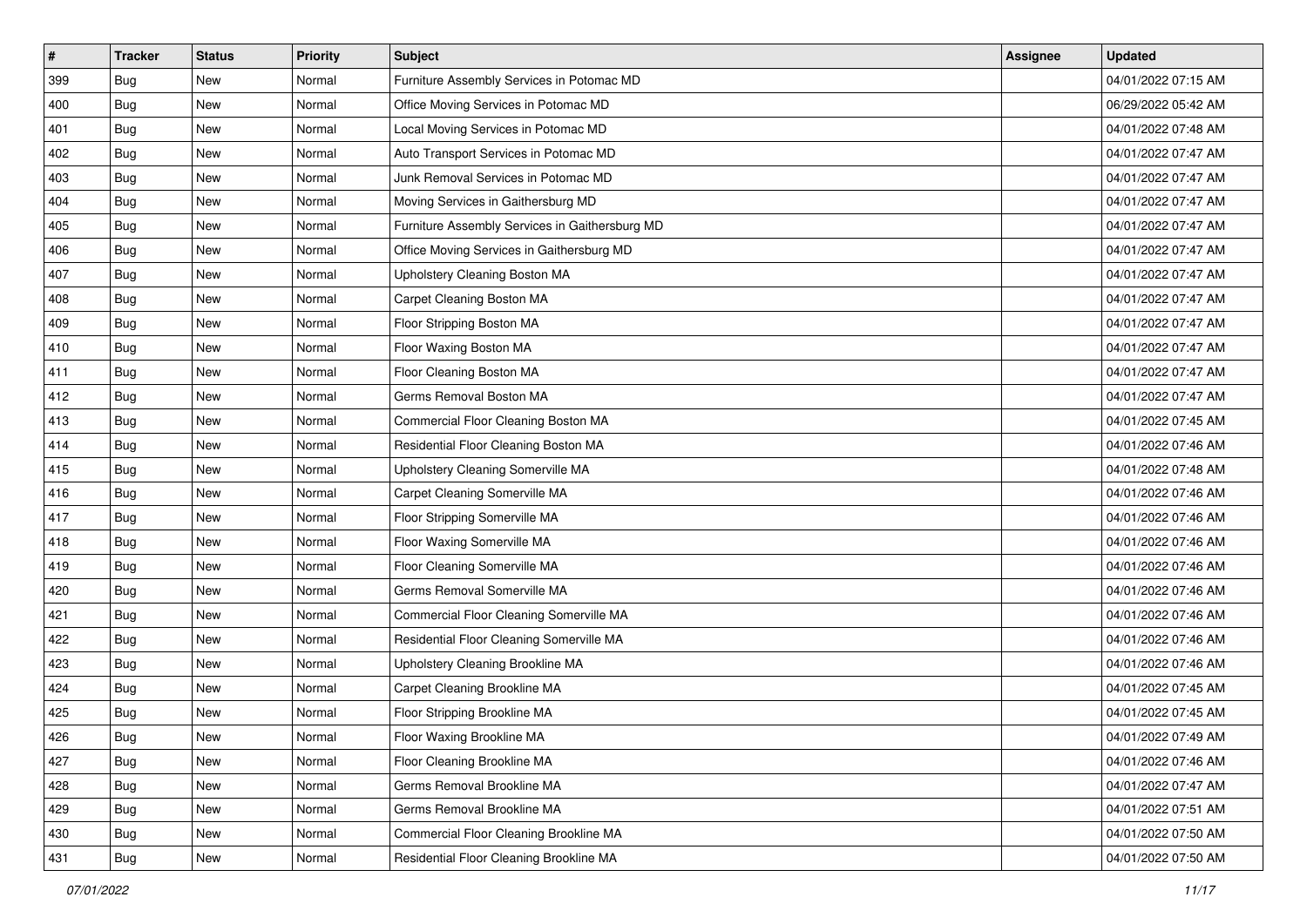| $\vert$ # | <b>Tracker</b> | <b>Status</b> | Priority | <b>Subject</b>                          | <b>Assignee</b> | <b>Updated</b>      |
|-----------|----------------|---------------|----------|-----------------------------------------|-----------------|---------------------|
| 432       | Bug            | New           | Normal   | Upholstery Cleaning Newton MA           |                 | 04/01/2022 07:50 AM |
| 433       | Bug            | New           | Normal   | Carpet Cleaning Newton MA               |                 | 04/01/2022 07:50 AM |
| 434       | Bug            | New           | Normal   | Floor Stripping Newton MA               |                 | 04/01/2022 07:50 AM |
| 435       | Bug            | New           | Normal   | Floor Waxing Newton MA                  |                 | 04/01/2022 07:50 AM |
| 436       | Bug            | <b>New</b>    | Normal   | Floor Cleaning Newton MA                |                 | 04/01/2022 07:50 AM |
| 437       | Bug            | New           | Normal   | Germs Removal Newton MA                 |                 | 04/01/2022 07:50 AM |
| 438       | Bug            | New           | Normal   | Commercial Floor Cleaning Newton MA     |                 | 04/01/2022 07:50 AM |
| 439       | Bug            | New           | Normal   | Residential Floor Cleaning Newton MA    |                 | 04/01/2022 07:49 AM |
| 440       | Bug            | New           | Normal   | Upholstery Cleaning Watertown MA        |                 | 04/01/2022 07:49 AM |
| 441       | Bug            | New           | Normal   | Carpet Cleaning Watertown MA            |                 | 06/02/2022 06:00 PM |
| 442       | Bug            | New           | Normal   | Floor Stripping Watertown MA            |                 | 04/01/2022 07:49 AM |
| 443       | Bug            | New           | Normal   | Floor Waxing Watertown MA               |                 | 04/01/2022 07:51 AM |
| 444       | Bug            | New           | Normal   | Floor Cleaning Watertown MA             |                 | 04/01/2022 07:49 AM |
| 445       | Bug            | New           | Normal   | Germs Removal Watertown MA              |                 | 04/01/2022 07:49 AM |
| 446       | Bug            | New           | Normal   | Commercial Floor Cleaning Watertown MA  |                 | 04/01/2022 07:49 AM |
| 447       | Bug            | New           | Normal   | Residential Floor Cleaning Watertown MA |                 | 04/01/2022 07:49 AM |
| 448       | Bug            | New           | Normal   | Upholstery Cleaning Quincy MA           |                 | 04/01/2022 07:48 AM |
| 449       | Bug            | <b>New</b>    | Normal   | Carpet Cleaning Quincy MA               |                 | 04/01/2022 07:48 AM |
| 450       | Bug            | New           | Normal   | Floor Stripping Quincy MA               |                 | 06/29/2022 06:32 AM |
| 451       | Bug            | New           | Normal   | Floor Waxing Quincy MA                  |                 | 04/01/2022 07:48 AM |
| 452       | Bug            | New           | Normal   | Floor Cleaning Quincy MA                |                 | 04/01/2022 07:48 AM |
| 453       | Bug            | New           | Normal   | Germs Removal Quincy MA                 |                 | 04/01/2022 07:48 AM |
| 454       | Bug            | <b>New</b>    | Normal   | Commercial Floor Cleaning Quincy MA     |                 | 06/02/2022 05:59 PM |
| 455       | Bug            | New           | Normal   | Residential Floor Cleaning Quincy MA    |                 | 04/01/2022 07:38 AM |
| 456       | Bug            | New           | Normal   | Upholstery Cleaning Medford MA          |                 | 04/01/2022 07:28 AM |
| 457       | Bug            | New           | Normal   | <b>Carpet Cleaning Medford MA</b>       |                 | 06/29/2022 06:00 AM |
| 458       | Bug            | New           | Normal   | Floor Stripping Medford MA              |                 | 04/01/2022 07:32 AM |
| 459       | <b>Bug</b>     | New           | Normal   | Floor Waxing Medford MA                 |                 | 04/01/2022 07:32 AM |
| 460       | Bug            | New           | Normal   | Floor Cleaning Medford MA               |                 | 06/30/2022 05:38 PM |
| 461       | <b>Bug</b>     | New           | Normal   | Germs Removal Medford MA                |                 | 06/29/2022 09:06 PM |
| 462       | Bug            | New           | Normal   | Commercial Floor Cleaning Medford MA    |                 | 04/01/2022 07:32 AM |
| 463       | Bug            | New           | Normal   | Residential Floor Cleaning Medford MA   |                 | 04/01/2022 07:32 AM |
| 464       | <b>Bug</b>     | New           | Normal   | Upholstery Cleaning Westchester MA      |                 | 06/30/2022 04:14 PM |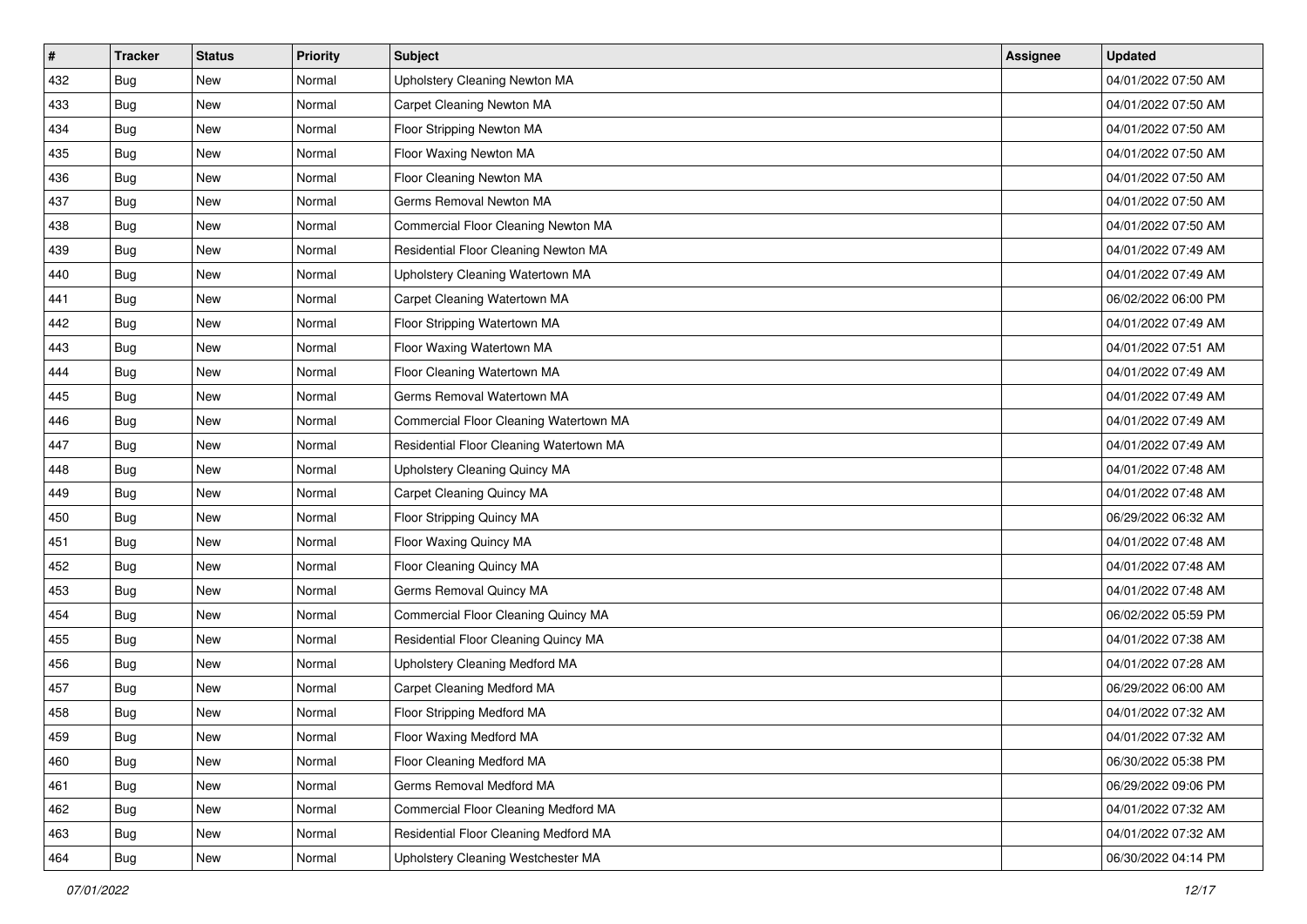| $\vert$ # | <b>Tracker</b> | <b>Status</b> | <b>Priority</b> | Subject                                                                              | <b>Assignee</b>        | <b>Updated</b>      |
|-----------|----------------|---------------|-----------------|--------------------------------------------------------------------------------------|------------------------|---------------------|
| 465       | Bug            | New           | Normal          | Carpet Cleaning Westchester MA                                                       |                        | 06/29/2022 05:35 AM |
| 466       | Bug            | <b>New</b>    | Normal          | Floor Stripping Westchester MA                                                       |                        | 06/29/2022 08:36 PM |
| 467       | Bug            | New           | Normal          | Floor Waxing Westchester MA                                                          |                        | 04/01/2022 07:31 AM |
| 468       | Bug            | <b>New</b>    | Normal          | Floor Cleaning Westchester MA                                                        |                        | 06/27/2022 02:41 AM |
| 469       | Bug            | New           | Normal          | Germs Removal Westchester MA                                                         |                        | 06/28/2022 10:40 AM |
| 470       | Bug            | New           | Normal          | Commercial Floor Cleaning Westchester MA                                             |                        | 06/29/2022 09:07 PM |
| 471       | Bug            | New           | Normal          | Residential Floor Cleaning Westchester MA                                            |                        | 06/30/2022 04:56 PM |
| 472       | Bug            | New           | Normal          | Upholstery Cleaning Arlington MA                                                     |                        | 04/01/2022 07:31 AM |
| 473       | Bug            | New           | Normal          | Floor Stripping Arlington MA                                                         |                        | 06/29/2022 09:20 PM |
| 474       | Bug            | <b>New</b>    | Normal          | Floor Waxing Arlington MA                                                            |                        | 07/01/2022 12:56 AM |
| 475       | Bug            | New           | Normal          | Floor Cleaning Arlington MA                                                          |                        | 06/29/2022 05:53 PM |
| 477       | Bug            | New           | Normal          | What Does Online Coupon Mean?                                                        |                        | 06/30/2022 10:36 PM |
| 478       | Feature        | New           | Normal          | Is it safe to install third-party WhatsApp GB?                                       |                        | 06/30/2022 05:36 PM |
| 479       | Bug            | New           | Normal          | Limousine Service Bellevue WA                                                        |                        | 06/29/2022 09:16 AM |
| 480       | <b>Bug</b>     | New           | Normal          | Nur Online Shop                                                                      |                        | 06/30/2022 05:26 PM |
| 481       | Bug            | New           | Normal          | Nur Online Shop                                                                      |                        | 06/29/2022 03:52 PM |
| 482       | Bug            | <b>New</b>    | Normal          | <b>Text Window</b>                                                                   |                        | 07/01/2022 12:15 AM |
| 483       | <b>Bug</b>     | New           | Normal          | UK best essay writing service                                                        |                        | 06/28/2022 01:35 AM |
| 484       | Bug            | New           | Normal          | UK best essay writing service                                                        |                        | 06/27/2022 02:01 PM |
| 487       | <b>Bug</b>     | <b>New</b>    | Normal          | Cheap Fake Dunks                                                                     |                        | 06/30/2022 02:09 PM |
| 488       | Bug            | New           | Normal          | Quick solution to solve cash app dispute by the technical team                       |                        | 07/01/2022 01:15 AM |
| 489       | Bug            | New           | Normal          | Get cash app refund instantly if sent to the wrong person                            |                        | 06/30/2022 12:49 PM |
| 490       | <b>Bug</b>     | <b>New</b>    | Normal          | Unlock cash app account by getting quick solutions from the technical executives     |                        | 06/29/2022 09:14 PM |
| 491       | Feature        | New           | Normal          | Automatically download and paste Reddit wallpapers into Windows                      |                        | 06/30/2022 02:44 PM |
| 492       | Bug            | New           | Normal          | HD Streamz MOD APK v3.5.5 (Keine Werbung)                                            |                        | 06/30/2022 08:09 PM |
| 494       | Bug            | New           | Normal          | <b>Buy Discussion Post</b>                                                           |                        | 06/30/2022 01:53 PM |
| 495       | Bug            | New           | Normal          | Twitch Clip Downloader Download Twitch Clips Online 2021                             |                        | 06/30/2022 08:03 PM |
| 496       | <b>Bug</b>     | New           | Normal          | What is Live NetTV?                                                                  |                        | 06/30/2022 06:44 AM |
| 497       | Bug            | New           | Normal          | Fake Nike Dunk Low Off-White Lot 50                                                  |                        | 06/30/2022 03:25 PM |
| 498       | Bug            | New           | Normal          | Téléchargeur SoundCloud : SoundCloud en Mp3                                          | Christophe<br>Garion   | 06/30/2022 05:43 PM |
| 499       | Feature        | New           | Normal          | Discover The Premium Features Of Spotify Mod Apk                                     |                        | 07/01/2022 01:03 AM |
| 500       | Bug            | New           | Normal          | Simply contact the technical team, to find the solution to cash app refund problems. | Pierre-Loïc<br>Garoche | 06/30/2022 10:42 PM |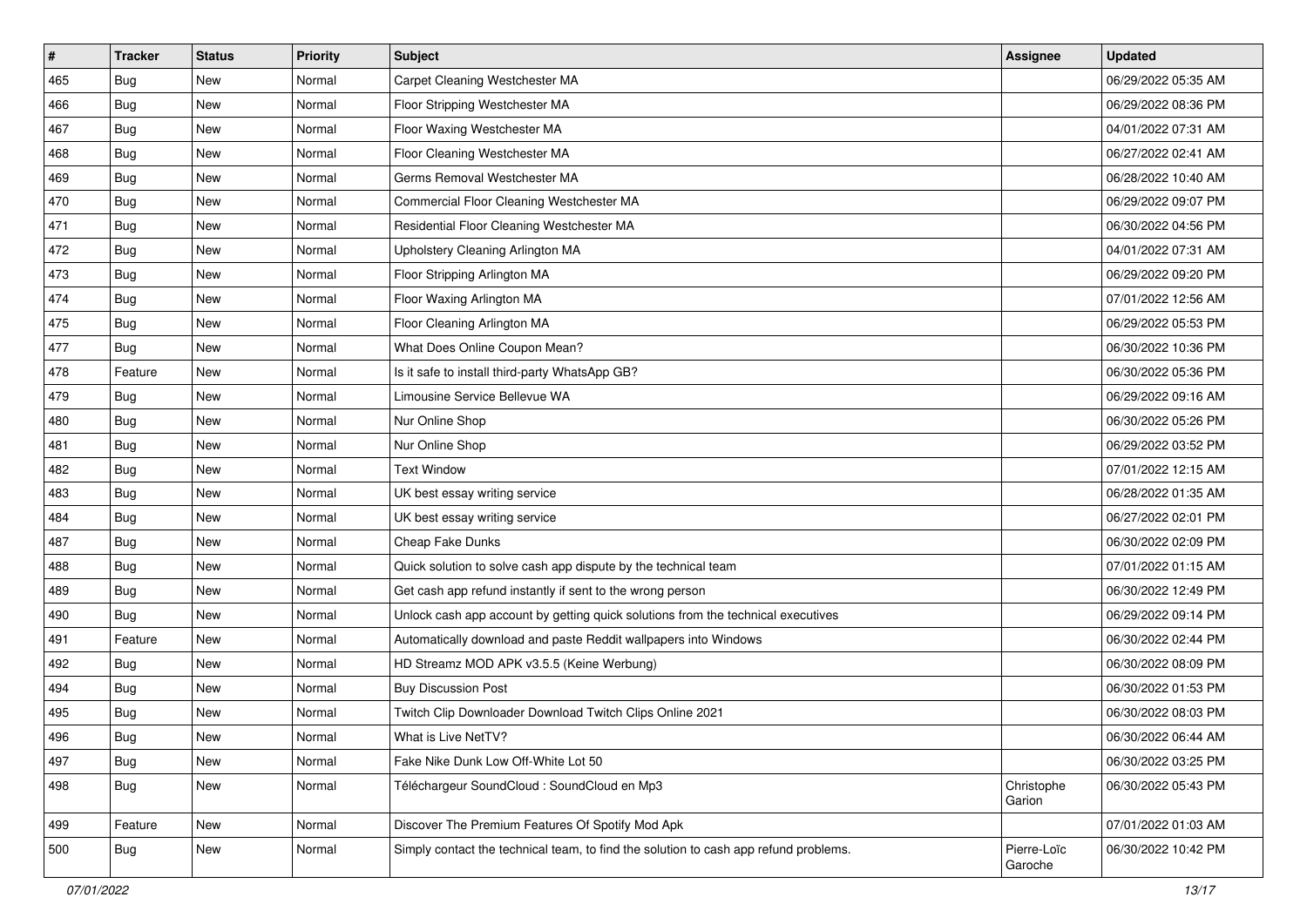| $\vert$ # | <b>Tracker</b> | <b>Status</b> | <b>Priority</b> | Subject                                                                                  | Assignee               | <b>Updated</b>      |
|-----------|----------------|---------------|-----------------|------------------------------------------------------------------------------------------|------------------------|---------------------|
| 501       | Bug            | New           | Normal          | How Do I Annihilate Cash App Transfer Failed Problems Effectively                        | Pierre-Loïc<br>Garoche | 06/30/2022 11:11 PM |
| 502       | Bug            | New           | Normal          | Les instructions pour définir des sonneries pour iPhone sont simples et faciles à suivre |                        | 06/30/2022 10:03 PM |
| 503       | Bug            | <b>New</b>    | Normal          | Youtube Premium Apk free download for Android                                            |                        | 06/30/2022 09:20 AM |
| 504       | Bug            | New           | Normal          | A beginner should always look for online Java assignment help!                           |                        | 07/01/2022 01:00 AM |
| 505       | Bug            | New           | Normal          | www.trendmicro.com/activate                                                              |                        | 06/30/2022 07:34 PM |
| 506       | Bug            | New           | Normal          | www.trendmicro.com/activate                                                              |                        | 06/30/2022 06:25 PM |
| 507       | Bug            | New           | Normal          | central.bitdefender.com                                                                  |                        | 06/30/2022 02:30 PM |
| 508       | Bug            | New           | Normal          | hire a professional dissertation help                                                    |                        | 06/30/2022 05:35 PM |
| 509       | Feature        | New           | Normal          | Fashion                                                                                  | Anonymous              | 06/29/2022 11:19 AM |
| 510       | Feature        | New           | Normal          | Fashion                                                                                  | Anonymous              | 06/30/2022 09:27 AM |
| 511       | Feature        | <b>New</b>    | Normal          | Fashion                                                                                  | Anonymous              | 06/30/2022 09:26 PM |
| 512       | Bug            | New           | Normal          | The Importance Of Using Custom Writing Services                                          |                        | 06/29/2022 12:33 PM |
| 513       | Bug            | New           | Normal          | Unlock cash app account using the easy steps:                                            | Anonymous              | 06/30/2022 04:54 AM |
| 514       | Bug            | <b>New</b>    | Normal          | Trans-Caribbean                                                                          |                        | 06/30/2022 08:50 PM |
| 515       | Bug            | New           | Normal          | Fragment Nike Dunk High Tokyo Fake                                                       |                        | 06/29/2022 11:19 PM |
| 516       | Bug            | <b>New</b>    | Normal          | Does Cash App Help To Get Cash App Refund Without Any Interruption?                      |                        | 06/29/2022 05:12 PM |
| 517       | Bug            | New           | Normal          | Proficient tips to take help of cash app support professionals:                          |                        | 06/26/2022 07:34 AM |
| 518       | Bug            | New           | Normal          | How To Check The Balance Of Cash App Account By Taking Cash App Support?                 |                        | 06/28/2022 08:51 PM |
| 519       | Bug            | New           | Normal          | Are you finding online UK Assignment writers?                                            |                        | 06/29/2022 01:01 PM |
| 520       | Bug            | New           | Normal          | What Is The Major Role Of Cash.app/Help and Support Page?                                |                        | 06/30/2022 07:53 PM |
| 521       | Feature        | New           | Normal          | Check out the Cash app Card balance for an overdraft.                                    | Pierre-Loïc<br>Garoche | 06/29/2022 02:34 PM |
| 522       | Feature        | New           | Normal          | Can You Check App Limits, If Cash app won't let me send money?                           |                        | 06/29/2022 09:36 PM |
| 523       | Bug            | New           | Normal          | What Is The Right Google Account Recovery Aid To Regain Account Access?                  | Pierre-Loïc<br>Garoche | 06/30/2022 07:01 AM |
| 524       | Bug            | New           | Normal          | How Does Google Account Recovery Work If Your Account Is Hacked?                         |                        | 06/29/2022 05:32 AM |
| 525       | Bug            | New           | Normal          | If you don't have a QR code: How to activate cash app card in app                        |                        | 07/01/2022 12:36 AM |
| 526       | Bug            | New           | Normal          | Soundcloud to mp3 converter - Download Soundcloud songs                                  |                        | 06/29/2022 04:01 AM |
| 527       | Feature        | New           | Normal          | My Teachers                                                                              |                        | 06/30/2022 09:26 AM |
| 528       | Bug            | New           | Normal          | Korean Mag                                                                               |                        | 06/29/2022 01:13 AM |
| 529       | Bug            | New           | Normal          | Thop TV APK - Free Download for Android                                                  |                        | 06/30/2022 04:12 PM |
| 530       | Bug            | New           | Normal          | Cheap Assignment Writing Service UK                                                      | Anonymous              | 06/30/2022 06:49 PM |
| 531       | <b>Bug</b>     | New           | Normal          | Cheap Assignment Writing Service UK                                                      | Anonymous              | 06/30/2022 07:32 AM |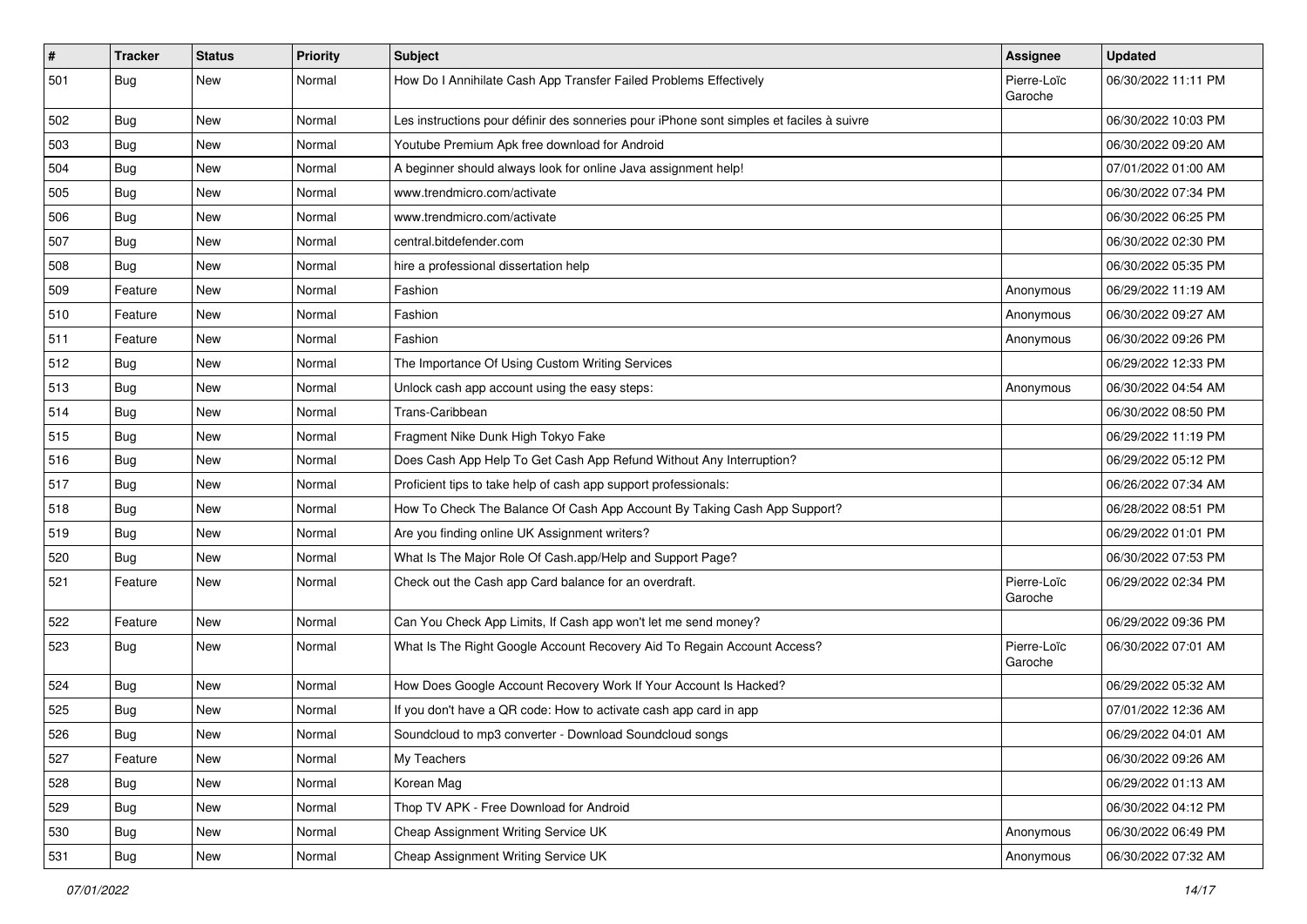| $\sharp$ | <b>Tracker</b> | <b>Status</b> | <b>Priority</b> | Subject                                                                                                                                                                                                                                           | <b>Assignee</b>        | <b>Updated</b>      |
|----------|----------------|---------------|-----------------|---------------------------------------------------------------------------------------------------------------------------------------------------------------------------------------------------------------------------------------------------|------------------------|---------------------|
| 532      | <b>Bug</b>     | New           | Normal          | My Assignment Help                                                                                                                                                                                                                                |                        | 06/30/2022 07:13 PM |
| 533      | <b>Bug</b>     | New           | Normal          | How to complete the homework assignments in economics in the easiest way?                                                                                                                                                                         |                        | 06/30/2022 07:33 PM |
| 534      | Bug            | New           | Normal          | Know how to initiate cash app refund by contacting the technical team                                                                                                                                                                             | Pierre-Loïc<br>Garoche | 06/30/2022 01:21 PM |
| 535      | Bug            | New           | Normal          | Getting Tangled Problems When You Try To Apply For Cash App Delete Account                                                                                                                                                                        | Christophe<br>Garion   | 06/26/2022 04:51 PM |
| 536      | Bug            | New           | Normal          | How to check the balance on the cash app card                                                                                                                                                                                                     | Hamza<br>Bourbouh      | 06/30/2022 10:18 PM |
| 537      | Bug            | New           | Normal          | Get tech assistance with customer support on ATT Yahoo email login issue.                                                                                                                                                                         |                        | 06/29/2022 11:06 PM |
| 538      | Bug            | New           | Normal          | Will cash app refund money if scammed quickly?                                                                                                                                                                                                    |                        | 06/27/2022 10:25 AM |
| 539      | Bug            | New           | Normal          | Do you want to know how to activate cash card through phone number?                                                                                                                                                                               |                        | 04/01/2022 09:25 AM |
| 540      | <b>Bug</b>     | <b>New</b>    | Normal          | Why Haven't I Received My Cash App Card? Can I get t the reasons behind it                                                                                                                                                                        |                        | 06/29/2022 09:42 AM |
| 541      | Bug            | New           | Normal          | How to fix the cash app payment failed errors?                                                                                                                                                                                                    |                        | 06/28/2022 10:56 PM |
| 542      | Bug            | New           | Normal          | Web N Logo Design                                                                                                                                                                                                                                 |                        | 06/29/2022 11:42 AM |
| 543      | Feature        | New           | Normal          | Get tech assistance with customer support on ATT Yahoo email login issue.                                                                                                                                                                         |                        | 06/24/2022 05:08 PM |
| 544      | Bug            | New           | Normal          | Hey! I had a very cool idea to order our general picture on canvas for my family as a gift. But couldn't find a<br>good one. Once my friend advised me this article in which I found what I was looking for and gave a cool gift<br>to my family. |                        | 06/27/2022 04:10 AM |
| 545      | Feature        | New           | Normal          | Best Canvas Print Company                                                                                                                                                                                                                         |                        | 06/30/2022 05:39 PM |
| 546      | Feature        | <b>New</b>    | Normal          | Quickbooks Error                                                                                                                                                                                                                                  |                        | 06/29/2022 09:42 AM |
| 547      | Bug            | New           | Normal          | Get rid of the issue of cash app down by calling experts.                                                                                                                                                                                         |                        | 06/26/2022 10:38 AM |
| 548      | <b>Bug</b>     | New           | Normal          | Web N Logo Design                                                                                                                                                                                                                                 |                        | 06/28/2022 08:24 AM |
| 549      | Bug            | New           | Normal          | Radio Luisteren                                                                                                                                                                                                                                   |                        | 06/29/2022 10:01 PM |
| 550      | Bug            | <b>New</b>    | Normal          | Nederland FM - beste manieren om naar internationale radio op internet te luisteren                                                                                                                                                               |                        | 06/29/2022 12:06 AM |
| 551      | Bug            | New           | Normal          | Why Do Students Need Online Best Dissertation Writing Services?                                                                                                                                                                                   |                        | 06/29/2022 06:30 PM |
| 552      | Feature        | New           | Normal          | Radio rfm and the benefits of radio rfm                                                                                                                                                                                                           |                        | 06/29/2022 06:28 AM |
| 553      | Bug            | New           | Normal          | Cinema HD APK - Free Movie Enjoyment App on Android                                                                                                                                                                                               |                        | 06/29/2022 11:35 PM |
| 554      | <b>Bug</b>     | New           | Normal          | XvideoStudio Video Editor APK Free Download on TechToDown                                                                                                                                                                                         |                        | 06/29/2022 11:31 AM |
| 555      | Bug            | New           | Normal          | web design development in hyderabad                                                                                                                                                                                                               |                        | 06/29/2022 09:50 PM |
| 556      | Bug            | New           | Normal          | Play Game Mod Apk With Your Friends                                                                                                                                                                                                               |                        | 06/29/2022 01:00 AM |
| 557      | Feature        | New           | Normal          | <b>Business Law Assignment Help</b>                                                                                                                                                                                                               |                        | 06/30/2022 04:32 PM |
| 558      | Feature        | New           | Normal          | <b>Stunning Classic Sofas</b>                                                                                                                                                                                                                     |                        | 06/29/2022 10:03 AM |
| 560      | Bug            | New           | Normal          | Whatsapp Aero - Make Your Phone Auto Connect                                                                                                                                                                                                      |                        | 04/01/2022 09:28 AM |
| 561      | Bug            | New           | Normal          | Enjoy the Full YouTube Premium Experience With YouTube Premium Membership                                                                                                                                                                         |                        | 06/29/2022 02:18 PM |
| 562      | <b>Bug</b>     | New           | Normal          | Learn Basic Mahjong Rules                                                                                                                                                                                                                         |                        | 06/23/2022 12:48 AM |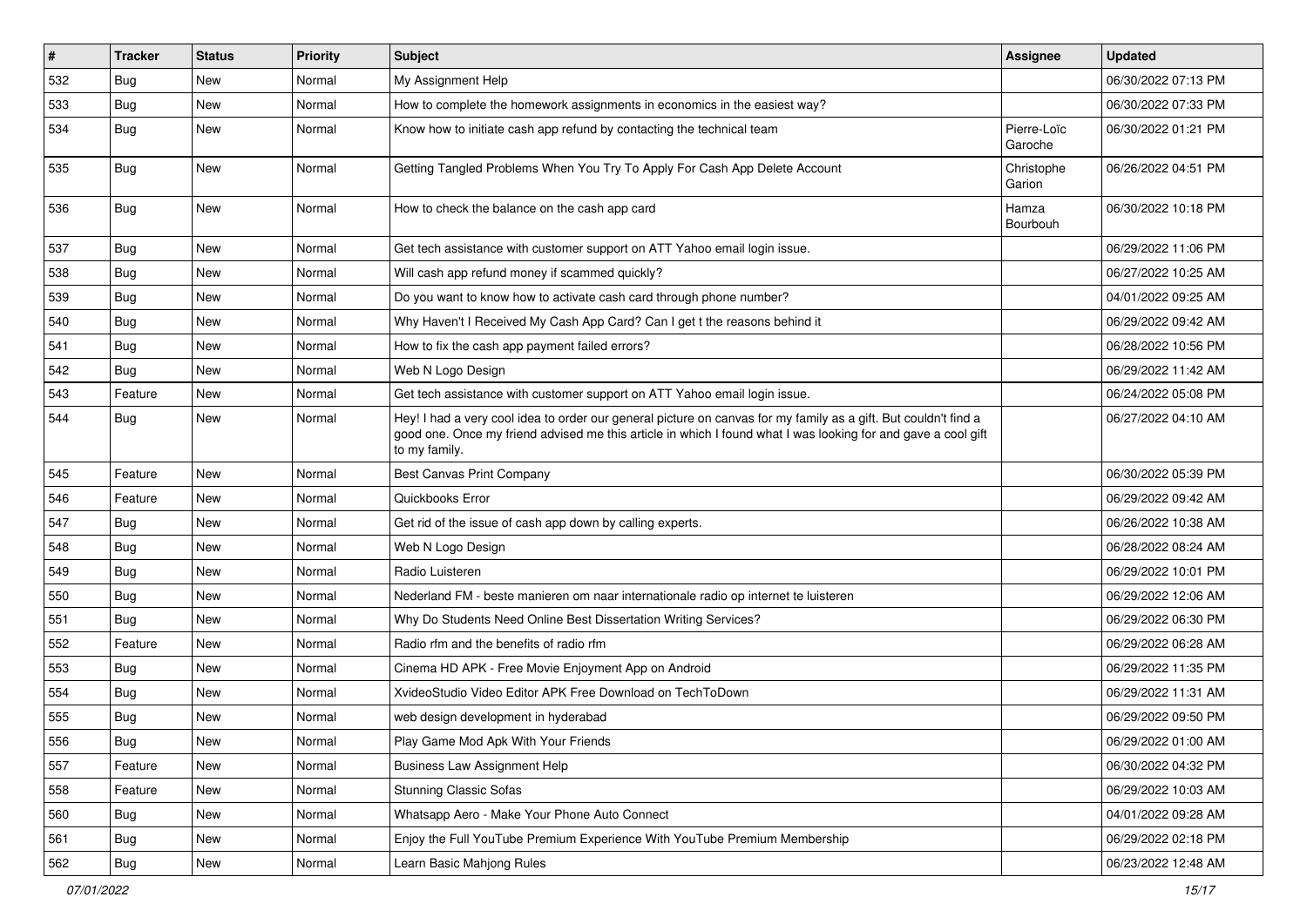| $\sharp$ | <b>Tracker</b> | <b>Status</b> | <b>Priority</b> | <b>Subject</b>                                                                                                                                                                                                                                                        | Assignee               | <b>Updated</b>      |
|----------|----------------|---------------|-----------------|-----------------------------------------------------------------------------------------------------------------------------------------------------------------------------------------------------------------------------------------------------------------------|------------------------|---------------------|
| 563      | <b>Bug</b>     | New           | Normal          | Understanding the Difference Between Free and Paid Mod Apks                                                                                                                                                                                                           |                        | 06/29/2022 10:32 AM |
| 564      | Bug            | New           | Normal          | How To Install RepelisPlus On Your Android Phone?                                                                                                                                                                                                                     |                        | 06/29/2022 05:11 AM |
| 565      | <b>Bug</b>     | New           | Normal          | How To Install RepelisPlus On Your Android Phone?                                                                                                                                                                                                                     |                        | 06/30/2022 02:26 PM |
| 566      | Bug            | New           | Normal          | Kinemaster Pro Download - los App Review                                                                                                                                                                                                                              |                        | 04/01/2022 09:27 AM |
| 567      | Bug            | New           | Normal          | Singapore assignment help                                                                                                                                                                                                                                             |                        | 06/30/2022 02:50 PM |
| 568      | <b>Bug</b>     | New           | Normal          | Instale a versão mais recente do YouTube Premium                                                                                                                                                                                                                      |                        | 06/27/2022 08:56 PM |
| 569      | Bug            | New           | Normal          | What is the incoming and outgoing mail server for Outlook IMAP settings?                                                                                                                                                                                              | Pierre-Loïc<br>Garoche | 07/01/2022 12:17 AM |
| 570      | Bug            | New           | Normal          | What is Sutton bank cash app customer service phone number?                                                                                                                                                                                                           | Pierre-Loïc<br>Garoche | 06/30/2022 07:29 PM |
| 571      | Bug            | New           | Normal          | How may the Cash app dispute your trade?                                                                                                                                                                                                                              | Pierre-Loïc<br>Garoche | 06/30/2022 08:05 PM |
| 572      | Feature        | New           | Normal          | New features of WhatsApp Plus on Android phones                                                                                                                                                                                                                       | Pierre-Loïc<br>Garoche | 06/29/2022 04:10 PM |
| 573      | Bug            | New           | Normal          | Experimente lo mejor en la aplicación Apk de juegos gratis                                                                                                                                                                                                            |                        | 06/29/2022 05:48 PM |
| 574      | Bug            | New           | Normal          | How to fix the Epson printer offline issue due to a wired connection?                                                                                                                                                                                                 |                        | 06/29/2022 10:23 AM |
| 576      | <b>Bug</b>     | New           | Normal          | So laden Sie ein Instagram-Bild herunter                                                                                                                                                                                                                              |                        | 06/30/2022 06:17 PM |
| 577      | Bug            | New           | Normal          | Follow these easy steps to make Admiral Casino Login                                                                                                                                                                                                                  |                        | 06/28/2022 03:52 AM |
| 579      | Bug            | New           | Normal          | YOUR CV MAKES YOUR FIRST IMPRESSION                                                                                                                                                                                                                                   | Christophe<br>Garion   | 06/27/2022 12:22 PM |
| 581      | Bug            | New           | Normal          | E-Learning Course Help                                                                                                                                                                                                                                                |                        | 06/29/2022 08:19 PM |
| 582      | Bug            | New           | Normal          | Cash App Won't Let Me Send Money If There Is A Low Balance Available                                                                                                                                                                                                  | Pierre-Loïc<br>Garoche | 06/29/2022 03:01 PM |
| 584      | <b>Bug</b>     | New           | Normal          | Want the cash app customer service number to check balance?                                                                                                                                                                                                           |                        | 06/29/2022 01:00 AM |
| 585      | <b>Bug</b>     | New           | Normal          | What is cash app help number?                                                                                                                                                                                                                                         |                        | 06/26/2022 06:21 PM |
| 586      | Bug            | New           | Normal          | Best Modifications For Your Mobile Phone                                                                                                                                                                                                                              |                        | 06/29/2022 11:54 AM |
| 587      | Bug            | New           | Normal          | Why Picsart Pro Offers Great Features                                                                                                                                                                                                                                 |                        | 06/29/2022 10:06 AM |
| 588      | <b>Bug</b>     | New           | Normal          | YouTube Vanced Apk Manager App - Como instalá-lo                                                                                                                                                                                                                      |                        | 06/28/2022 10:56 PM |
| 589      | <b>Bug</b>     | New           | Normal          | How can I get the cash app phone number of customer support?                                                                                                                                                                                                          |                        | 06/30/2022 12:20 AM |
| 590      | <b>Bug</b>     | New           | Normal          | Follow proper initiatives to check my cash app card balance:                                                                                                                                                                                                          |                        | 06/27/2022 09:57 AM |
| 591      | Bug            | New           | Normal          | How To Find Facebook Modifications For Your Spotify Premium Apk?                                                                                                                                                                                                      |                        | 06/29/2022 12:40 AM |
| 592      | Bug            | New           | Normal          | Deezer Premium APK - Baixe músicas de qualquer lugar do mundo de graça                                                                                                                                                                                                |                        | 06/29/2022 03:10 PM |
| 593      | Bug            | New           | Normal          | Eiffel Spark Ultimate C2 SN series is a fully synthetic range of advanced performance engine oils blended in<br>high performance fully synthetic (PAO - polyalphaolefin) basestocks fortified with advanced technology<br>additive system, specifically formulated to |                        | 07/01/2022 01:21 AM |
| 594      | Feature        | New           | Normal          | How does research proposal help online make it easy for me?                                                                                                                                                                                                           |                        | 07/01/2022 01:10 AM |